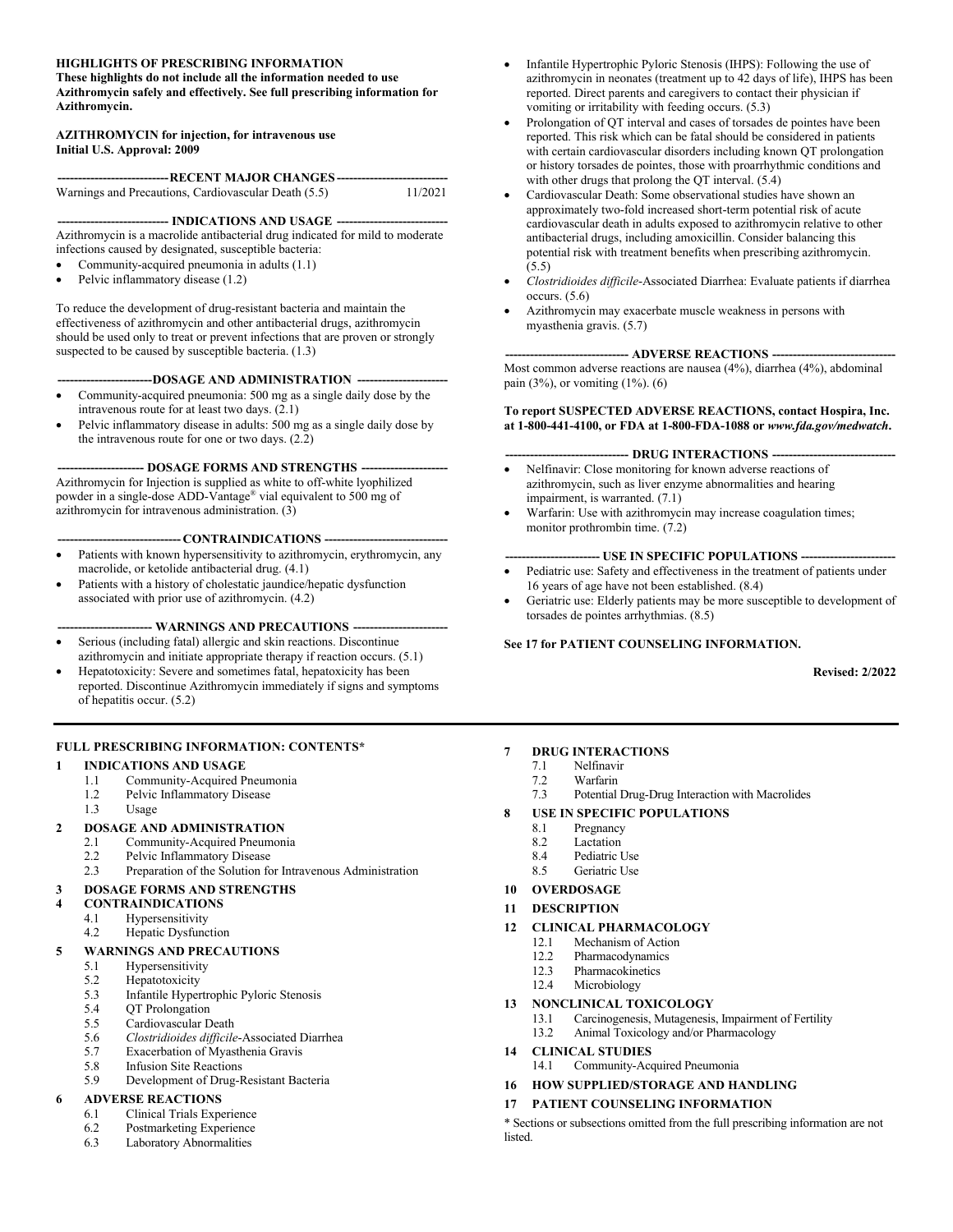# **FULL PRESCRIBING INFORMATION**

# **1 INDICATIONS AND USAGE**

Azithromycin for Injection, USP is a macrolide antibacterial drug indicated for the treatment of patients with infections caused by susceptible strains of the designated microorganisms in the conditions listed below.

**1.1 Community-Acquired Pneumonia** due to *Chlamydophila pneumoniae*, *Haemophilus influenzae*, *Legionella pneumophila*, *Moraxella catarrhalis*, *Mycoplasma pneumoniae*, *Staphylococcus aureus*, or *Streptococcus pneumoniae* in patients who require initial intravenous therapy.

**1.2 Pelvic Inflammatory Disease** due to *Chlamydia trachomatis*, *Neisseria gonorrhoeae*, or *Mycoplasma hominis* in patients who require initial intravenous therapy. If anaerobic microorganisms are suspected of contributing to the infection, an antimicrobial agent with anaerobic activity should be administered in combination with Azithromycin.

Azithromycin for Injection, USP should be followed by azithromycin the oral route as required [*see Dosage and Administration (2)*]*.*

# **1.3 Usage**

To reduce the development of drug-resistant bacteria and maintain the effectiveness of azithromycin and other antibacterial drugs, azithromycin should be used only to treat infections that are proven or strongly suspected to be caused by susceptible bacteria. When culture and susceptibility information are available, they should be considered in selecting or modifying antibacterial therapy. In the absence of such data, local epidemiology and susceptibility patterns may contribute to the empiric selection of therapy.

# **2 DOSAGE AND ADMINISTRATION**

[*see Indications and Usage (1) and Clinical Pharmacology (12.3)*].

# **2.1 Community-Acquired Pneumonia**

The recommended dose of Azithromycin for Injection, USP for the treatment of adult patients with community-acquired pneumonia due to the indicated organisms is 500 mg as a single daily dose by the intravenous route for at least two days. Intravenous therapy should be followed by azithromycin by the oral route at a single, daily dose of 500 mg, administered as two 250-mg tablets to complete a 7- to 10-day course of therapy. The timing of the switch to oral therapy should be done at the discretion of the physician and in accordance with clinical response.

# **2.2 Pelvic Inflammatory Disease**

The recommended dose of Azithromycin for Injection, USP for the treatment of adult patients with pelvic inflammatory disease due to the indicated organisms is 500 mg as a single daily dose by the intravenous route for one or two days. Intravenous therapy should be followed by azithromycin by the oral route at a single, daily dose of 250 mg to complete a 7-day course of therapy. The timing of the switch to oral therapy should be done at the discretion of the physician and in accordance with clinical response.

# **2.3 Preparation of the Solution for Intravenous Administration**

The infusate concentration and rate of infusion for Azithromycin for Injection, USP should be 2 mg/mL over 1 hour. Azithromycin for Injection, USP should not be given as a bolus or as an intramuscular injection.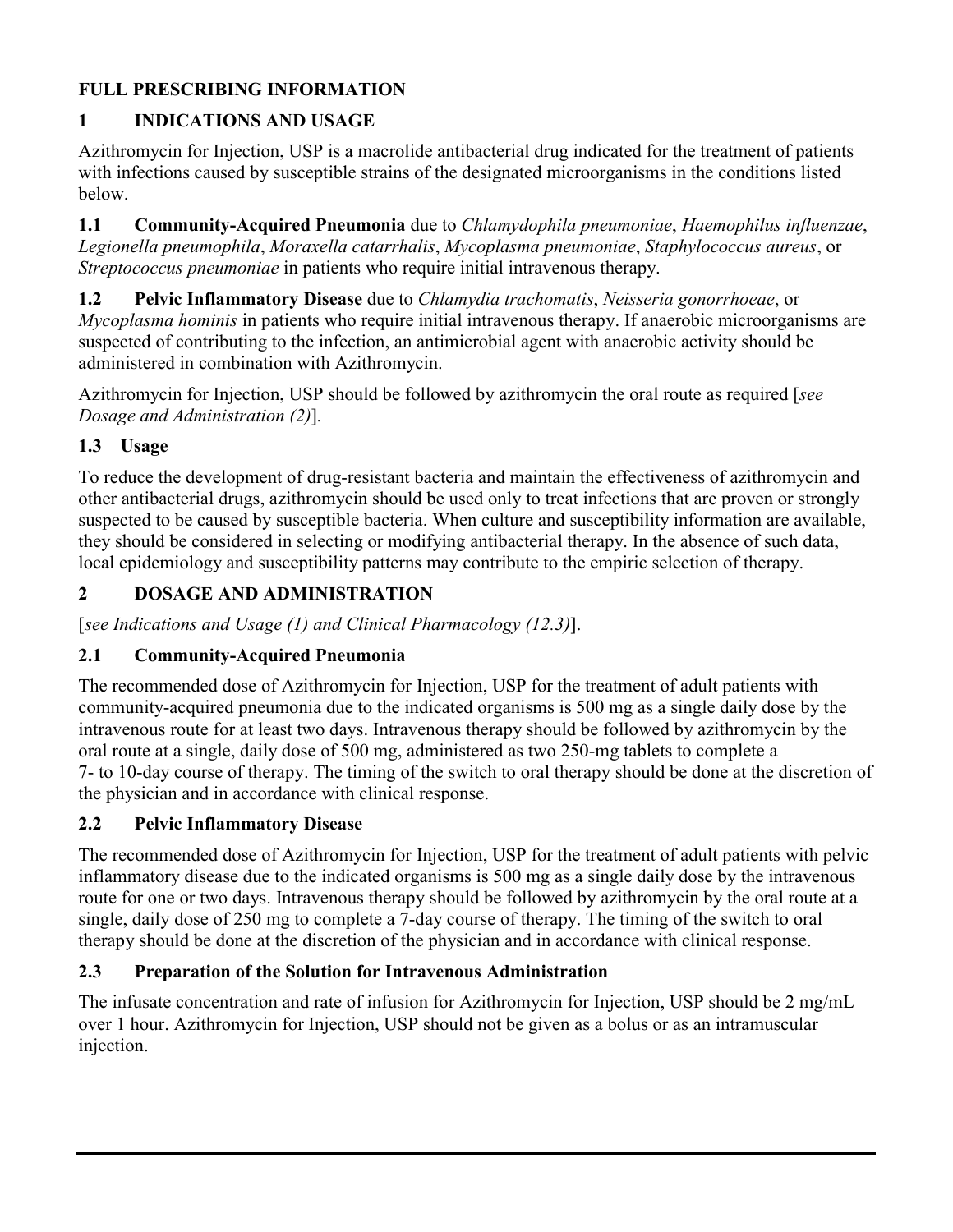## **Reconstitution**

## **Instructions for Use**

### **These instructions for use should be made available to the individuals who perform the reconstitution steps.**

Parenteral drug products should be inspected visually for particulate matter prior to administration. If particulate matter is evident in reconstituted fluids, the drug solution should be discarded.

## **To Open**

Peel overwrap at corner and remove solution container. Some opacity of the plastic due to moisture absorption during the sterilization process may be observed. This is normal and does not affect the solution quality or safety. The opacity will diminish gradually.

## **To Assemble Vial and Flexible Diluent Container:**

### **(Use Aseptic Technique)**

- 1. Remove the protective covers from the top of the vial and the vial port on the diluent container as follows:
	- a. To remove the breakaway vial cap, swing the pull ring over the top of the vial and pull down far enough to start the opening (See Figure 1.), then pull straight up to remove the cap. (See Figure 2.)

**NOTE:** Once the breakaway cap has been removed, do not access vial with syringe.





Figure 2

- b. To remove the vial port cover, grasp the tab on the pull ring, pull up to break the three tie strings, then pull back to remove the cover. (See Figure 3.)
- 2. Screw the vial into the vial port until it will go no further. THE VIAL MUST BE SCREWED IN TIGHTLY TO ASSURE A SEAL. This occurs approximately 1/2 turn (180°) after the first audible click. (See Figure 4.) The clicking sound does not assure a seal; the vial must be turned as far as it will go.

**NOTE:** Once vial is seated, do not attempt to remove. (See Figure 4.)

- 3. Recheck the vial to assure that it is tight by trying to turn it further in the direction of assembly.
- 4. Label appropriately.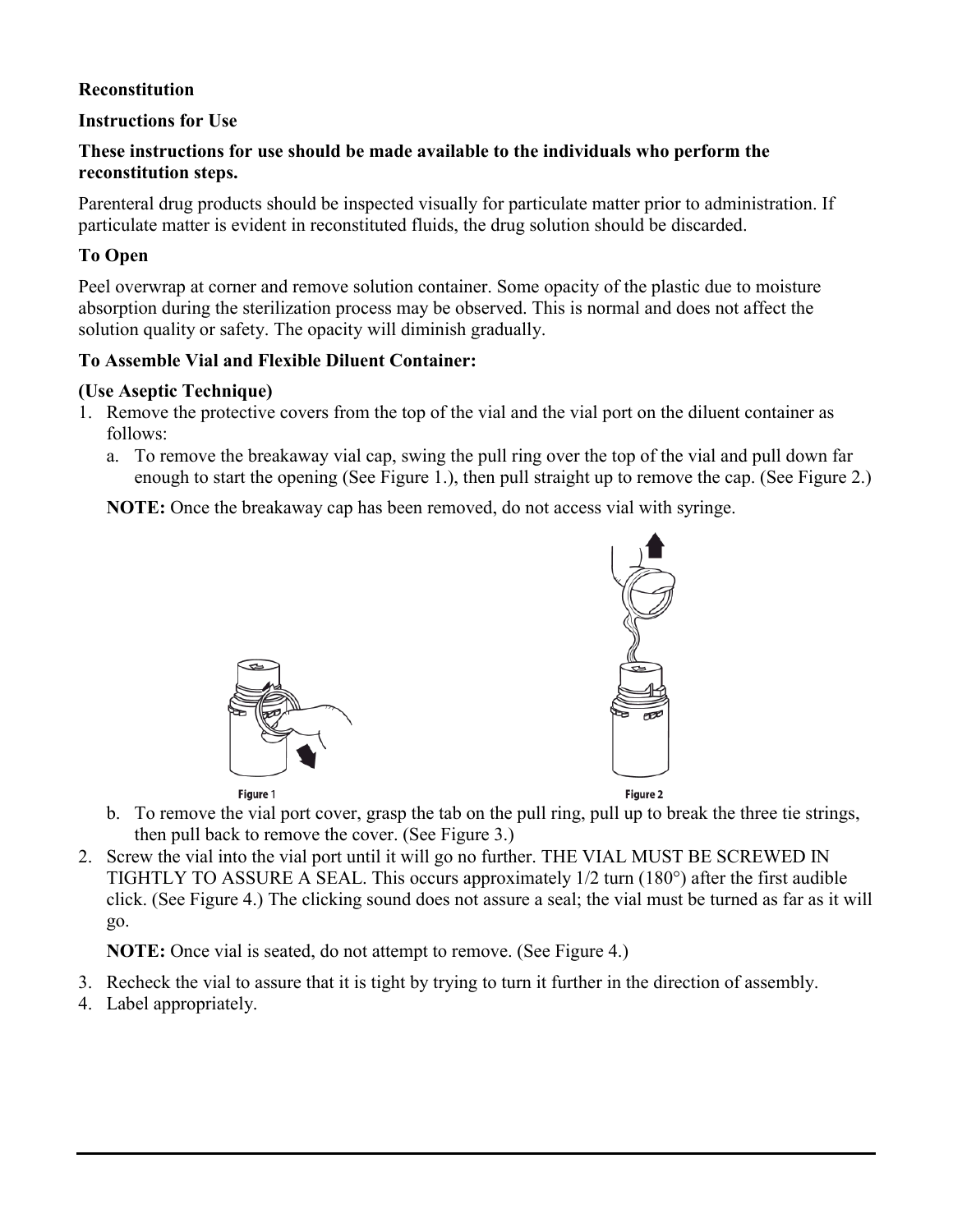

## **To Reconstitute the Drug**

- 1. Squeeze the bottom of the diluent container gently to inflate the portion of the container surrounding the end of the drug vial.
- 2. With the other hand, push the drug vial down into the container telescoping the walls of the container. Grasp the inner cap of the vial through the walls of the container. (See Figure 5.)
- **3. Pull the inner cap from the drug vial. (See Figure 6.) Verify that the rubber stopper has been pulled out, allowing the drug and diluent to mix.**
- 4. Mix container contents thoroughly and use within the specified time.
- 5. Look through the bottom of the vial to verify that the stopper has been removed and complete mixing has occurred. (See Figure 7.)

If the rubber stopper is not removed from the vial and medication is not released on the first attempt, the inner cap may be manipulated back into the rubber stopper without removing the drug vial from the diluent container. Repeat steps 3 through 5.

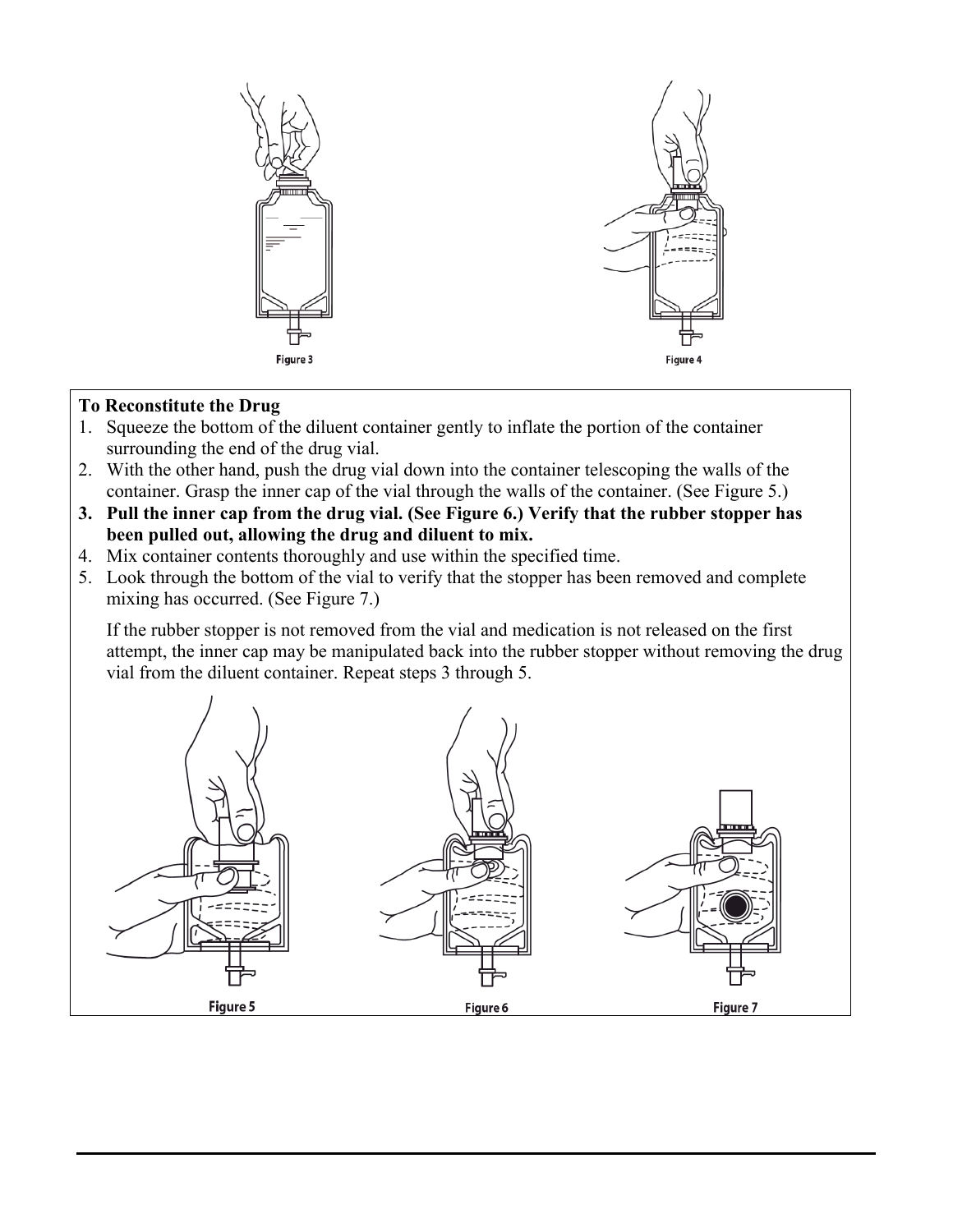*Dilute this solution further prior to administration as instructed below.*

# Dilution

Azithromycin for Injection, USP ADD-Vantage® vials must be diluted prior to IV administration with the ADD-Vantage® diluent container [*see Dosage and Administration (2.3)*]. The ADD-Vantage® vial should be joined with a 250 mL ADD-Vantage® flexible diluent container (5% dextrose injection, 0.9% sodium chloride injection or 0.45% sodium chloride injection).

It is recommended that a 500-mg dose of Azithromycin for Injection, diluted as above, be infused over a period of not less than 60 minutes.

Other intravenous substances, additives, or medications should not be added to Azithromycin for Injection, or infused simultaneously through the same intravenous line.

# **Preparation for Administration**

## **(Use Aseptic Technique)**

- 1. Confirm the activation and admixture of vial contents.
- 2. Check for leaks by squeezing container firmly. If leaks are found, discard unit as sterility may be impaired.
- 3. Close flow control clamp of administration set.
- 4. Remove cover from outlet port at bottom of container.
- 5. Insert piercing pin of administration set into port with a twisting motion until the pin is firmly seated. **NOTE:** See full directions on administration set carton.
- 6. Lift the free end of the hanger loop on the bottom of the vial, breaking the two tie strings. Bend the loop outward to lock it in the upright position, then suspend container from hanger.
- 7. Squeeze and release drip chamber to establish proper fluid level in chamber.
- 8. Open flow control clamp and clear air from set. Close clamp.
- 9. Attach set to venipuncture device. If device is not indwelling, prime and make venipuncture.
- 10. Regulate rate of administration with flow control clamp.

# **WARNING: Do not use flexible container in series connections.**

## Storage

When diluted according to the instructions (2 mg/mL), Azithromycin for Injection is stable for 24 hours at or below room temperature (30°C or 86°F), or for 7 days if stored under refrigeration (5°C or 41°F).

# **3 DOSAGE FORMS AND STRENGTHS**

Azithromycin for Injection is supplied as white to off-white lyophilized powder in a single-dose ADD-Vantage® vial equivalent to 500 mg of azithromycin for intravenous administration.

# **4 CONTRAINDICATIONS**

# **4.1 Hypersensitivity**

Azithromycin for Injection is contraindicated in patients with known hypersensitivity to azithromycin, erythromycin, any macrolide or ketolide drugs.

# **4.2 Hepatic Dysfunction**

Azithromycin for Injection is contraindicated in patients with a history of cholestatic jaundice/hepatic dysfunction associated with prior use of azithromycin.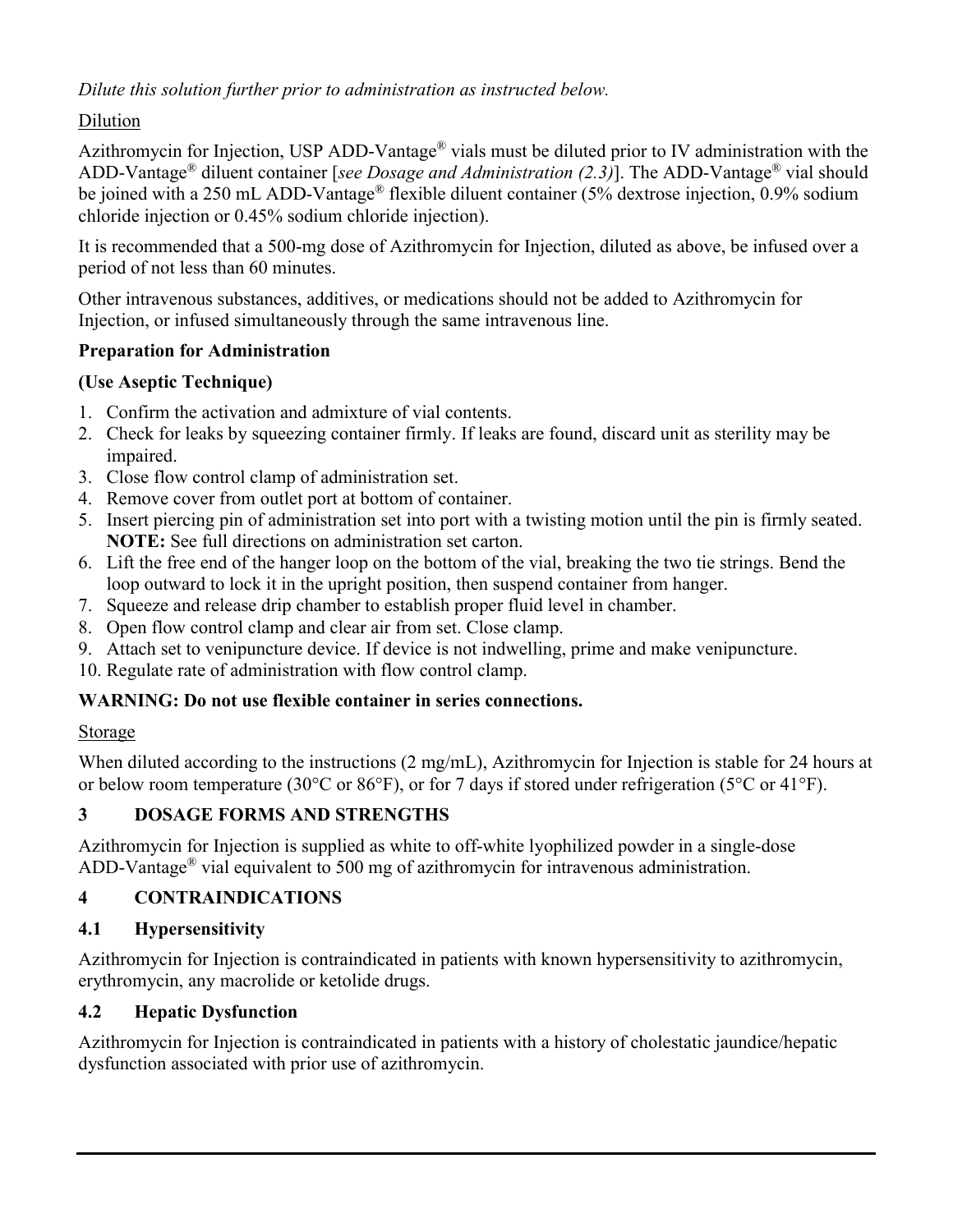# **5 WARNINGS AND PRECAUTIONS**

# **5.1 Hypersensitivity**

Serious allergic reactions, including angioedema, anaphylaxis, and dermatologic reactions including Acute Generalized Exanthematous Pustulosis (AGEP), Stevens-Johnson Syndrome and toxic epidermal necrolysis have been reported in patients on azithromycin therapy [*see Contraindications (4.1)*].

Fatalities have been reported. Cases of Drug Reaction with Eosinophilia and Systemic Symptoms (DRESS) have also been reported. Despite initially successful symptomatic treatment of the allergic symptoms, when symptomatic therapy was discontinued, the allergic symptoms recurred soon thereafter in some patients without further azithromycin exposure. These patients required prolonged periods of observation and symptomatic treatment. The relationship of these episodes to the long tissue half-life of azithromycin and subsequent prolonged exposure to antigen is unknown at present.

If an allergic reaction occurs, the drug should be discontinued and appropriate therapy should be instituted. Physicians should be aware that the allergic symptoms may reappear after symptomatic therapy has been discontinued.

# **5.2 Hepatotoxicity**

Abnormal liver function, hepatitis, cholestatic jaundice, hepatic necrosis and hepatic failure have been reported, some of which have resulted in death. Discontinue azithromycin immediately if signs and symptoms of hepatitis occur.

# **5.3 Infantile Hypertrophic Pyloric Stenosis (IHPS)**

Following the use of azithromycin in neonates (treatment up to 42 days of life), IHPS has been reported. Direct parents and caregivers to contact their physician if vomiting or irritability with feeding occurs.

# **5.4 QT Prolongation**

Prolonged cardiac repolarization and QT interval, imparting a risk of developing cardiac arrhythmia and torsades de pointes, have been seen with treatment with macrolides, including azithromycin. Cases of torsades de pointes have been spontaneously reported during postmarketing surveillance in patients receiving azithromycin. Providers should consider the risk of QT prolongation, which can be fatal when weighing the risks and benefits of azithromycin for at-risk groups including:

- patients with known prolongation of the QT interval, a history of torsades de pointes, congenital long QT syndrome, bradyarrhythmias or uncompensated heart failure
- patients on drugs known to prolong the QT interval
- patients with ongoing proarrhythmic conditions such as uncorrected hypokalemia or hypomagnesemia, clinically significant bradycardia and in patients receiving Class IA (quinidine, procainamide) or Class III (dofetilide, amiodarone, sotalol) antiarrhythmic agents.

Elderly patients may be more susceptible to drug-associated effects on the QT interval.

# **5.5 Cardiovascular Death**

Some observational studies have shown an approximately two-fold increased short-term potential risk of acute cardiovascular death in adults exposed to azithromycin relative to other antibacterial drugs, including amoxicillin. The five-day cardiovascular mortality observed in these studies ranged from 20 to 400 per million azithromycin treatment courses. This potential risk was noted to be greater during the first five days of azithromycin use and does not appear to be limited to those patients with preexisting cardiovascular diseases. The data in these observational studies are insufficient to establish or exclude a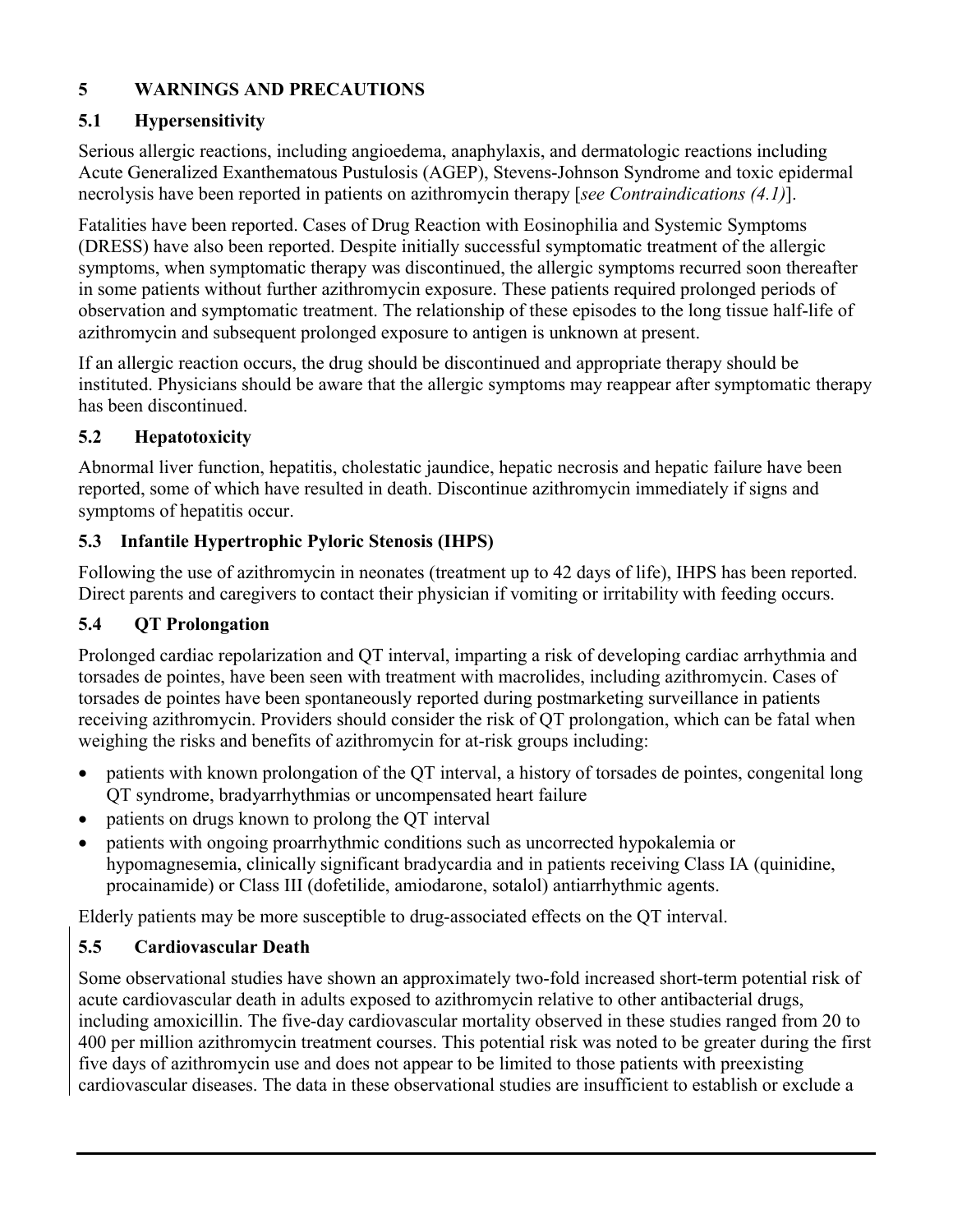causal relationship between acute cardiovascular death and azithromycin use. Consider balancing this potential risk with treatment benefits when prescribing azithromycin.

# **5.6** *Clostridioides difficile***-Associated Diarrhea**

*Clostridioides difficile* associated diarrhea (CDAD) has been reported with use of nearly all antibacterial agents, including Azithromycin for Injection and may range in severity from mild diarrhea to fatal colitis. Treatment with antibacterial agents alters the normal flora of the colon leading to overgrowth of *C. difficile*.

*C. difficile* produces toxins A and B which contribute to the development of CDAD. Hypertoxin producing strains of *C. difficile* cause increased morbidity and mortality, as these infections can be refractory to antibacterial therapy and may require colectomy. CDAD must be considered in all patients who present with diarrhea following antibacterial use. Careful medical history is necessary since CDAD has been reported to occur over two months after the administration of antibacterial agents.

If CDAD is suspected or confirmed, ongoing antibacterial use not directed against *C. difficile* may need to be discontinued. Appropriate fluid and electrolyte management, protein supplementation, antibacterial treatment of *C. difficile* and surgical evaluation should be instituted as clinically indicated.

# **5.7 Exacerbation of Myasthenia Gravis**

Exacerbations of symptoms of myasthenia gravis and new onset of myasthenic syndrome have been reported in patients receiving azithromycin therapy.

# **5.8 Infusion Site Reactions**

Azithromycin for Injection should be reconstituted and diluted as directed and administered as an intravenous infusion over not less than 60 minutes [*see Dosage and Administration (2)*]*.*

Local IV site reactions have been reported with the intravenous administration of azithromycin. The incidence and severity of these reactions were the same when 500 mg azithromycin was given over 1 hour (2 mg/mL as 250 mL infusion) or over 3 hours (1 mg/mL as 500 mL infusion) [*see Adverse Reactions (6)*]*.* All volunteers who received infusate concentrations above 2 mg/mL experienced local IV site reactions and, therefore, higher concentrations should be avoided.

# **5.9 Development of Drug-Resistant Bacteria**

Prescribing Azithromycin for Injection in the absence of a proven or strongly suspected bacterial infection is unlikely to provide benefit to the patient and increases the risk of the development of drug-resistant bacteria.

# **6 ADVERSE REACTIONS**

The following clinically significant adverse reactions are described elsewhere in labeling:

- Hypersensitivity *[see Warnings and Precautions (5.1)]*
- Hepatotoxicity *[see Warnings and Precautions (5.2)]*
- Infantile Hypertrophic Pyloric Stenosis (IHPS) *[see Warnings and Precautions (5.3)]*
- QT Prolongation *[see Warnings and Precautions (5.4)]*
- Cardiovascular Death *[see Warnings and Precautions (5.5)]*
- *Clostridioides difficile-*Associated Diarrhea (CDAD) *[see Warnings and Precautions (5.6)]*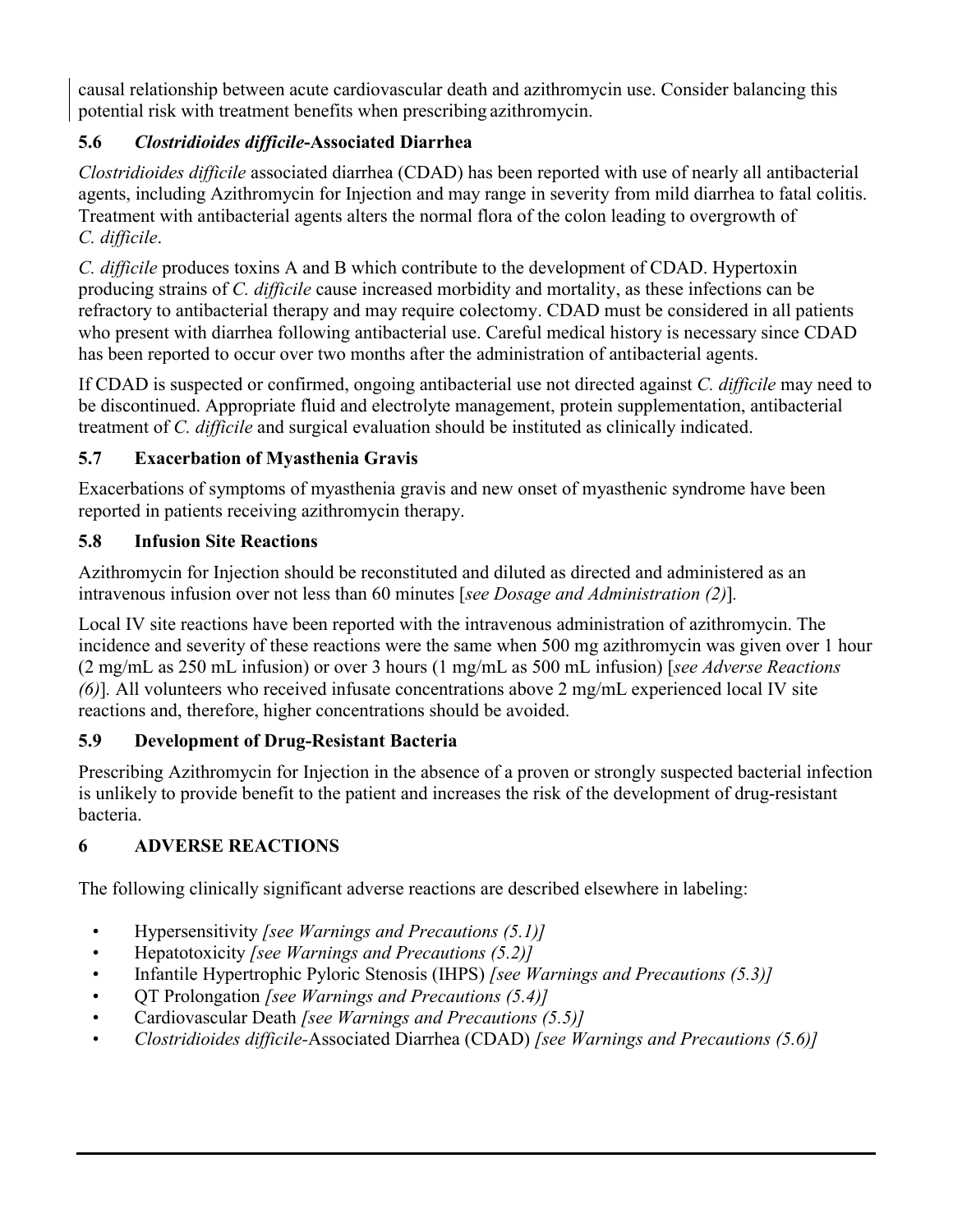• Exacerbation of Myasthenia Gravis *[see Warnings and Precautions (5.7)]*

## **6.1 Clinical Trials Experience**

Because clinical trials are conducted under widely varying conditions, adverse reaction rates observed in the clinical trials of a drug cannot be directly compared to rates in the clinical trials of another drug and may not reflect the rates observed in practice.

In clinical trials of intravenous azithromycin for community-acquired pneumonia, in which 2 to 5 IV doses were given, the reported adverse reactions were mild to moderate in severity and were reversible upon discontinuation of the drug. The majority of patients in these trials had one or more co-morbid diseases and were receiving concomitant medications. Approximately 1.2% of the patients discontinued intravenous Azithromycin for Injection therapy, and a total of 2.4% discontinued azithromycin therapy by either the intravenous or oral route because of clinical or laboratory side effects.

In clinical trials conducted in patients with pelvic inflammatory disease, in which 1 to 2 IV doses were given, 2% of women who received monotherapy with azithromycin and 4% who received azithromycin plus metronidazole discontinued therapy due to clinical side effects.

Clinical adverse reactions leading to discontinuations from these studies were gastrointestinal (abdominal pain, nausea, vomiting, diarrhea) and rashes; laboratory side effects leading to discontinuation were increases in transaminase levels and/or alkaline phosphatase levels.

Overall, the most common adverse reactions associated with treatment in adult patients who received IV/Oral Azithromycin in studies of community-acquired pneumonia were related to the gastrointestinal system with diarrhea/loose stools (4.3%), nausea (3.9%), abdominal pain (2.7%) and vomiting (1.4%) being the most frequently reported.

Approximately 12% of patients experienced a side effect related to the intravenous infusion; most common were pain at the injection site (6.5%) and local inflammation (3.1%).

The most common adverse reactions associated with treatment in adult women who received IV/Oral Azithromycin in trials of pelvic inflammatory disease were related to the gastrointestinal system. Diarrhea (8.5%) and nausea (6.6%) were most commonly reported, followed by vaginitis (2.8%), abdominal pain (1.9%), anorexia (1.9%), rash and pruritus (1.9%). When azithromycin was co-administered with metronidazole in these trials, a higher proportion of women experienced adverse reactions of nausea (10.3%), abdominal pain (3.7%), vomiting (2.8%), infusion site reaction, stomatitis, dizziness, or dyspnea (all at 1.9%).

Adverse reactions that occurred with a frequency of 1% or less included the following:

**Gastrointestinal:** Dyspepsia, flatulence, mucositis, oral moniliasis and gastritis. **Nervous system:** Headache, somnolence. **Allergic:** Bronchospasm. **Special senses:** Taste perversion.

# **6.2 Postmarketing Experience**

The following adverse reactions have been identified during post-approval use of azithromycin. Because these reactions are reported voluntarily from a population of uncertain size, it is not always possible to reliably estimate their frequency or establish a causal relationship to drug exposure.

Adverse reactions reported with azithromycin during the postmarketing period in adult and/or pediatric patients for which a causal relationship may not be established include:

**Allergic:** Arthralgia, edema, urticaria and angioedema.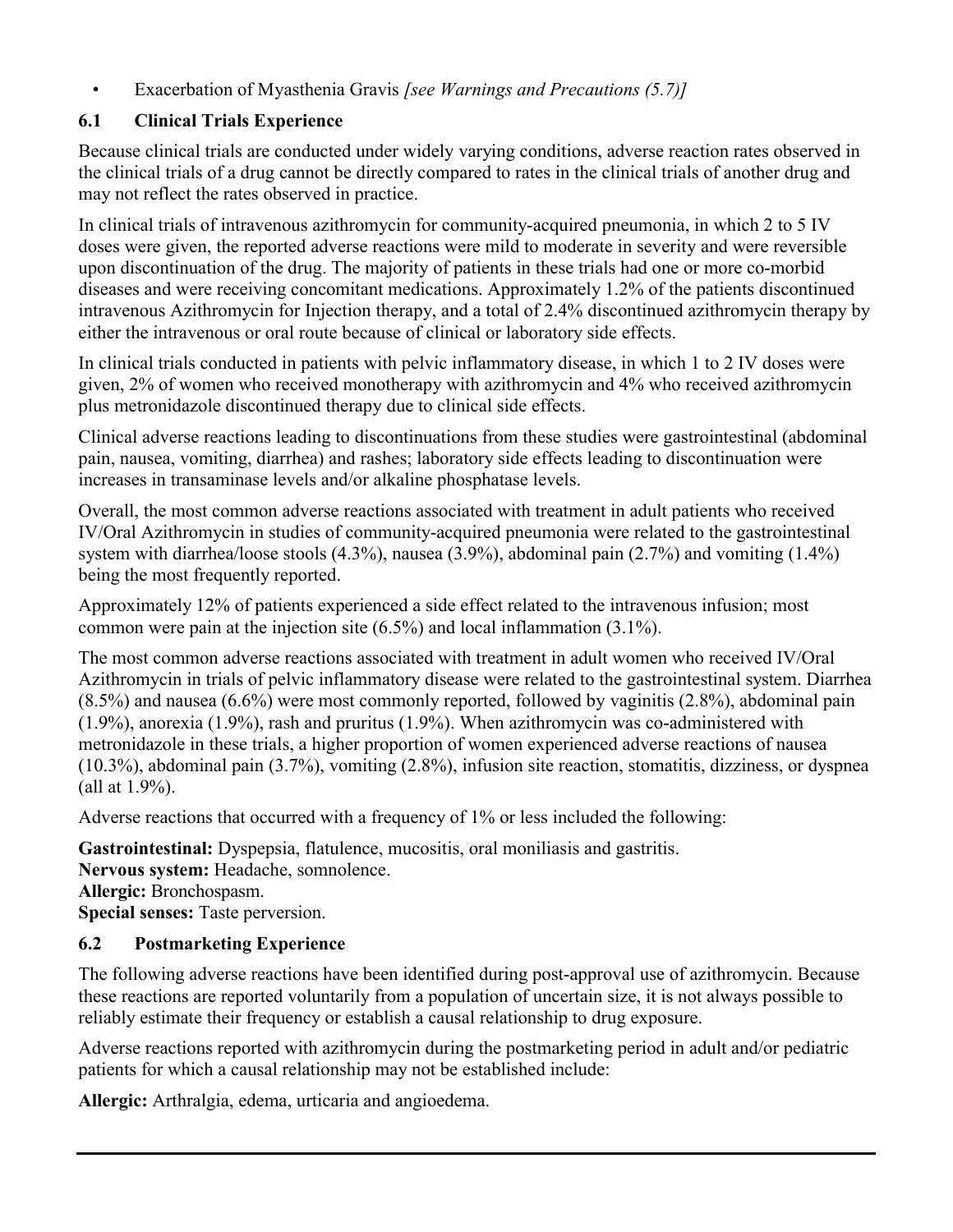**Cardiovascular:** Arrhythmias including ventricular tachycardia and hypotension. There have been reports of QT prolongation, torsades de pointes, and cardiovascular death.

**Gastrointestinal:** Anorexia, constipation, dyspepsia, flatulence, vomiting/diarrhea, pseudomembranous colitis, pancreatitis, oral candidiasis, pyloric stenosis, and reports of tongue discoloration.

**General:** Asthenia, paresthesia, fatigue, malaise and anaphylaxis (including fatalities).

**Genitourinary:** Interstitial nephritis and acute renal failure and vaginitis.

**Hematopoietic:** Thrombocytopenia.

**Liver/biliary:** Abnormal liver function, hepatitis, cholestatic jaundice, hepatic necrosis, and hepatic failure [*see Warnings and Precautions (5.2)*].

**Nervous system:** Convulsions, dizziness/vertigo, headache, somnolence, hyperactivity, nervousness, agitation and syncope.

**Psychiatric:** Aggressive reaction and anxiety.

**Skin/appendages:** Pruritus, serious skin reactions including, erythema multiforme, AGEP, Stevens-Johnson syndrome, toxic epidermal necrolysis, and DRESS.

**Special senses:** Hearing disturbances including hearing loss, deafness and/or tinnitus and reports of taste/smell perversion and/or loss.

# **6.3 Laboratory Abnormalities**

Significant abnormalities (irrespective of drug relationship) occurring during the clinical trials were reported as follows:

- elevated ALT (SGPT), AST (SGOT), creatinine  $(4 \text{ to } 6\%)$
- elevated LDH, bilirubin  $(1 \text{ to } 3\%)$
- leukopenia, neutropenia, decreased platelet count, and elevated serum alkaline phosphatase (less than  $1\%$ )

When follow-up was provided, changes in laboratory tests appeared to be reversible.

In multiple-dose clinical trials involving more than 750 patients treated with azithromycin (IV/Oral), less than 2% of patients discontinued azithromycin therapy because of treatment-related liver enzyme abnormalities.

# **7 DRUG INTERACTIONS**

# **7.1 Nelfinavir**

Co-administration of nelfinavir at steady-state with a single oral dose of azithromycin resulted in increased azithromycin serum concentrations. Although a dose adjustment of azithromycin is not recommended when administered in combination with nelfinavir, close monitoring for known adverse reactions of azithromycin, such as liver enzyme abnormalities and hearing impairment, is warranted [*see Adverse Reactions (6)*]*.*

# **7.2 Warfarin**

Spontaneous postmarketing reports suggest that concomitant administration of azithromycin may potentiate the effects of oral anticoagulants such as warfarin, although the prothrombin time was not affected in the dedicated drug interaction study with azithromycin and warfarin. Prothrombin times should be carefully monitored while patients are receiving azithromycin and oral anticoagulants concomitantly.

# **7.3 Potential Drug-Drug Interaction with Macrolides**

Interactions with digoxin, colchicine or phenytoin have not been reported in clinical trials with azithromycin. No specific drug interaction studies have been performed to evaluate potential drug-drug interaction. However, drug interactions have been observed with other macrolide products. Until further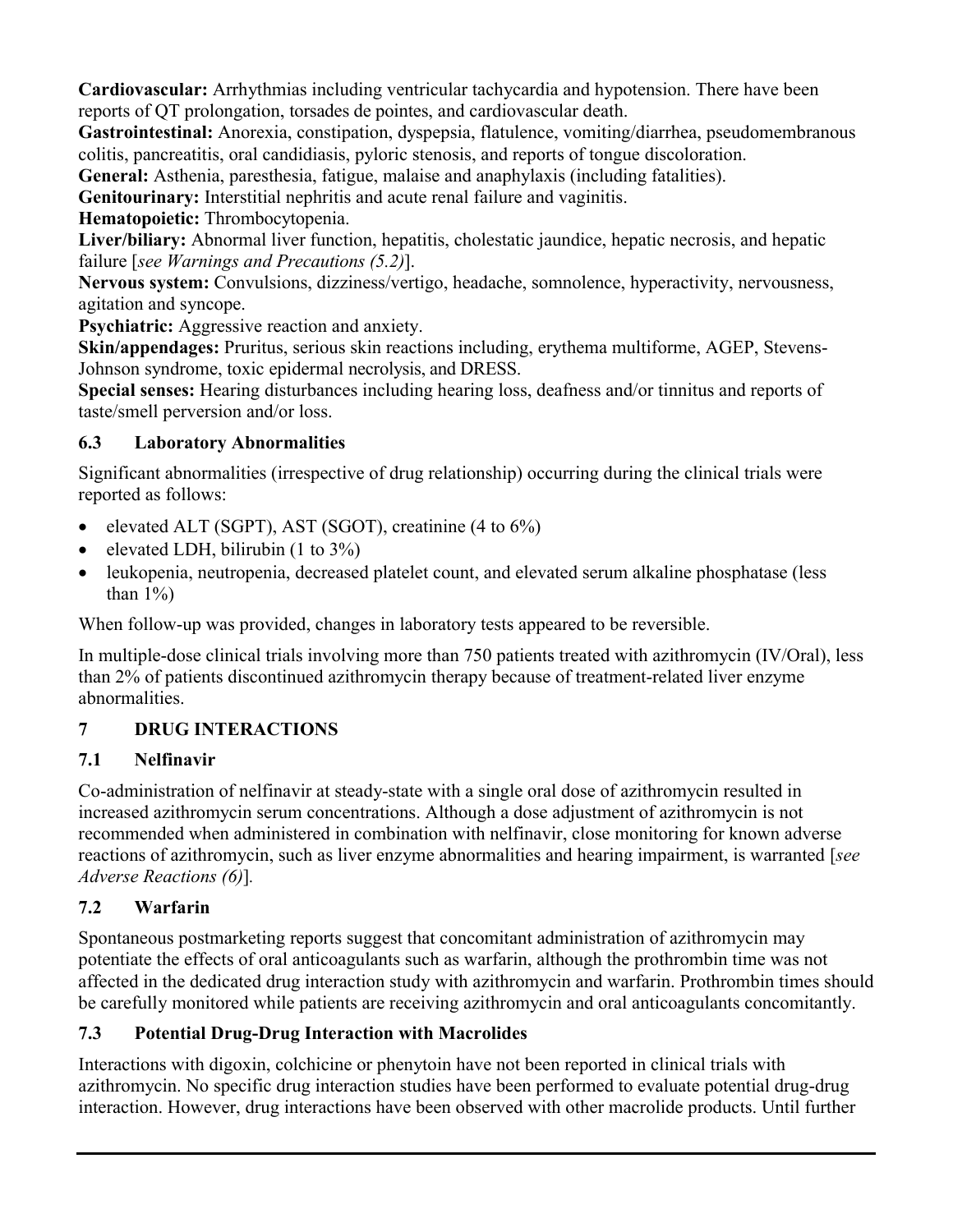data are developed regarding drug interactions when digoxin, colchicine or phenytoin are used with azithromycin careful monitoring of patients is advised.

# **8 USE IN SPECIFIC POPULATIONS**

# **8.1 Pregnancy**

# Risk Summary

Available data from published literature and postmarketing experience over several decades with azithromycin use in pregnant women have not identified any drug-associated risks for major birth defects, miscarriage, or adverse maternal or fetal outcomes *(see Data).* Developmental toxicity studies with azithromycin in rats, mice, and rabbits showed no drug-induced fetal malformations at doses up to 4, 2, and 2 times, respectively, an adult human daily dose of 500 mg based on body surface area. Decreased viability and delayed development were observed in the offspring of pregnant rats administered azithromycin from day 6 of pregnancy through weaning at a dose equivalent to 4 times an adult human daily dose of 500 mg based on body surface area *(see Data)*.

The estimated background risk of major birth defects and miscarriage for the indicated populations is unknown. All pregnancies have a background risk of birth defect, loss, or other adverse outcomes. In the U.S. general population, the estimated background risk of major birth defects and miscarriage in clinically recognized pregnancies is 2 to 4% and 15 to 20%, respectively.

# Data

# *Human Data*

Available data from published observational studies, case series and case reports over several decades do not suggest an increased risk for major birth defects, miscarriage or adverse maternal or fetal outcomes with azithromycin use in pregnant women. Limitations of these data include the lack of randomization and inability to control for confounders such as underlying maternal disease and maternal use of concomitant medications.

# *Animal Data*

Reproductive and developmental toxicology studies have not been conducted using IV administration of azithromycin to animals. Azithromycin administered during the period of organogenesis did not cause fetal malformations in rats and mice at oral doses up to 200 mg/kg/day (moderately maternally toxic). Based on body surface area, this dose is approximately 4 (rats) and 2 (mice) times an adult human daily dose of 500 mg. In rabbits administered azithromycin at oral doses of 10, 20 and 40 mg/kg/day during organogenesis, reduced maternal body weight and food consumption were observed in all groups; no evidence of fetotoxicity or teratogenicity was observed at these doses, the highest of which is estimated to be 2 times an adult human daily dose of 500 mg based on body surface area.

In a pre- and postnatal development study, azithromycin was administered orally to pregnant rats from day 6 of pregnancy until weaning at doses of 50 or 200 mg/kg/day. Maternal toxicity (reduced food consumption and body weight gain; increased stress at parturition) was observed at the higher dose. Effects in the offspring were noted at 200 mg/kg/day during the postnatal development period (decreased viability, delayed developmental landmarks). These effects were not observed in a pre- and postnatal rat study when up to 200 mg/kg/day of azithromycin was given orally beginning on day 15 of pregnancy until weaning.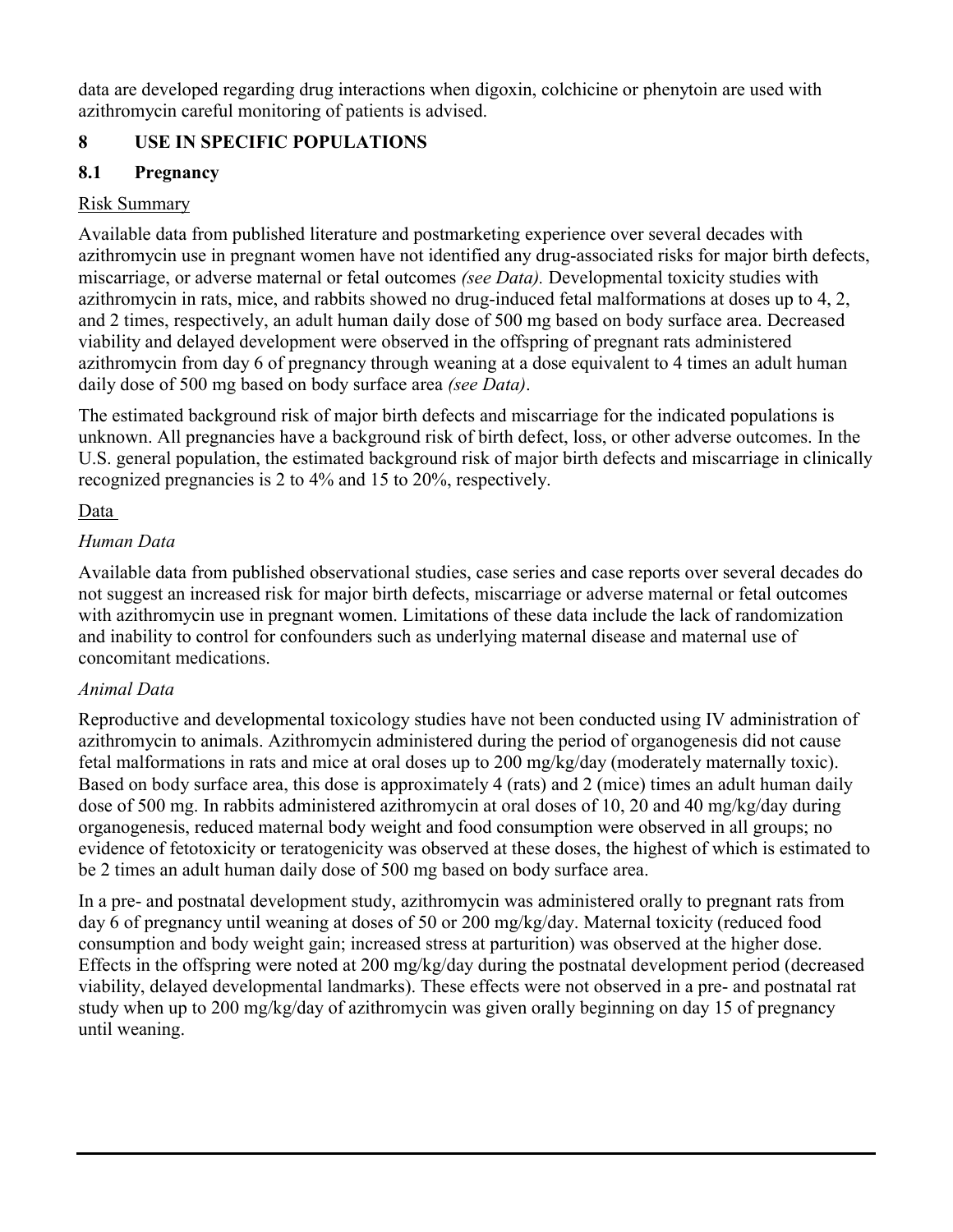## **8.2 Lactation**

## Risk Summary

Azithromycin is present in human milk *(see Data)*. Non-serious adverse reactions have been reported in breastfed infants after maternal administration of azithromycin *(see Clinical Considerations)*. There are no available data on the effects of azithromycin on milk production. The developmental and health benefits of breastfeeding should be considered along with the mother's clinical need for azithromycin and any potential adverse effects on the breastfed infant from azithromycin or from the underlying maternal condition.

## Clinical Considerations

Advise women to monitor the breastfed infant for diarrhea, vomiting, or rash.

Data

Azithromycin breastmilk concentrations were measured in 20 women after receiving a single 2 g oral dose of azithromycin during labor. Breastmilk samples collected on days 3 and 6 postpartum as well as 2 and 4 weeks postpartum revealed the presence of azithromycin in breastmilk up to 4 weeks after dosing. In another study, a single dose of azithromycin 500 mg was administered intravenously to 8 women prior to incision for cesarean section. Breastmilk (colostrum) samples obtained between 12 and 48 hours after dosing revealed that azithromycin persisted in breastmilk up to 48 hours.

# **8.4 Pediatric Use**

Safety and effectiveness of azithromycin for injection in children or adolescents under 16 years have not been established. In controlled clinical studies, azithromycin has been administered to pediatric patients (age 6 months to 16 years) by the oral route. For information regarding the use of azithromycin for oral suspension in the treatment of pediatric patients, [*see Indications and Usage (1) and Dosage and Administration (2)*] of the prescribing information for Azithromycin for oral suspension 100 mg/5 mL and 200 mg/5 mL bottles.

# **8.5 Geriatric Use**

Pharmacokinetic studies with intravenous azithromycin have not been performed in older volunteers. Pharmacokinetics of azithromycin following oral administration in older volunteers (65-85 years old) were similar to those in younger volunteers (18-40 years old) for the 5-day therapeutic regimen.

In multiple-dose clinical trials of intravenous azithromycin in the treatment of community-acquired pneumonia, 45% of patients (188/414) were at least 65 years of age and 22% of patients (91/414) were at least 75 years of age. No overall differences in safety were observed between these subjects and younger subjects in terms of adverse reactions, laboratory abnormalities and discontinuations. Similar decreases in clinical response were noted in azithromycin- and comparator-treated patients with increasing age.

Azithromycin for Injection contains 114 mg (4.96 mEq) of sodium per vial. At the usual recommended doses, patients would receive 114 mg (4.96 mEq) of sodium. The geriatric population may respond with a blunted natriuresis to salt loading. The total sodium content from dietary and non-dietary sources may be clinically important with regard to such diseases as congestive heart failure.

Elderly patients may be more susceptible to development of torsades de pointes arrhythmia than younger patients [*see Warnings and Precautions (5.4)*].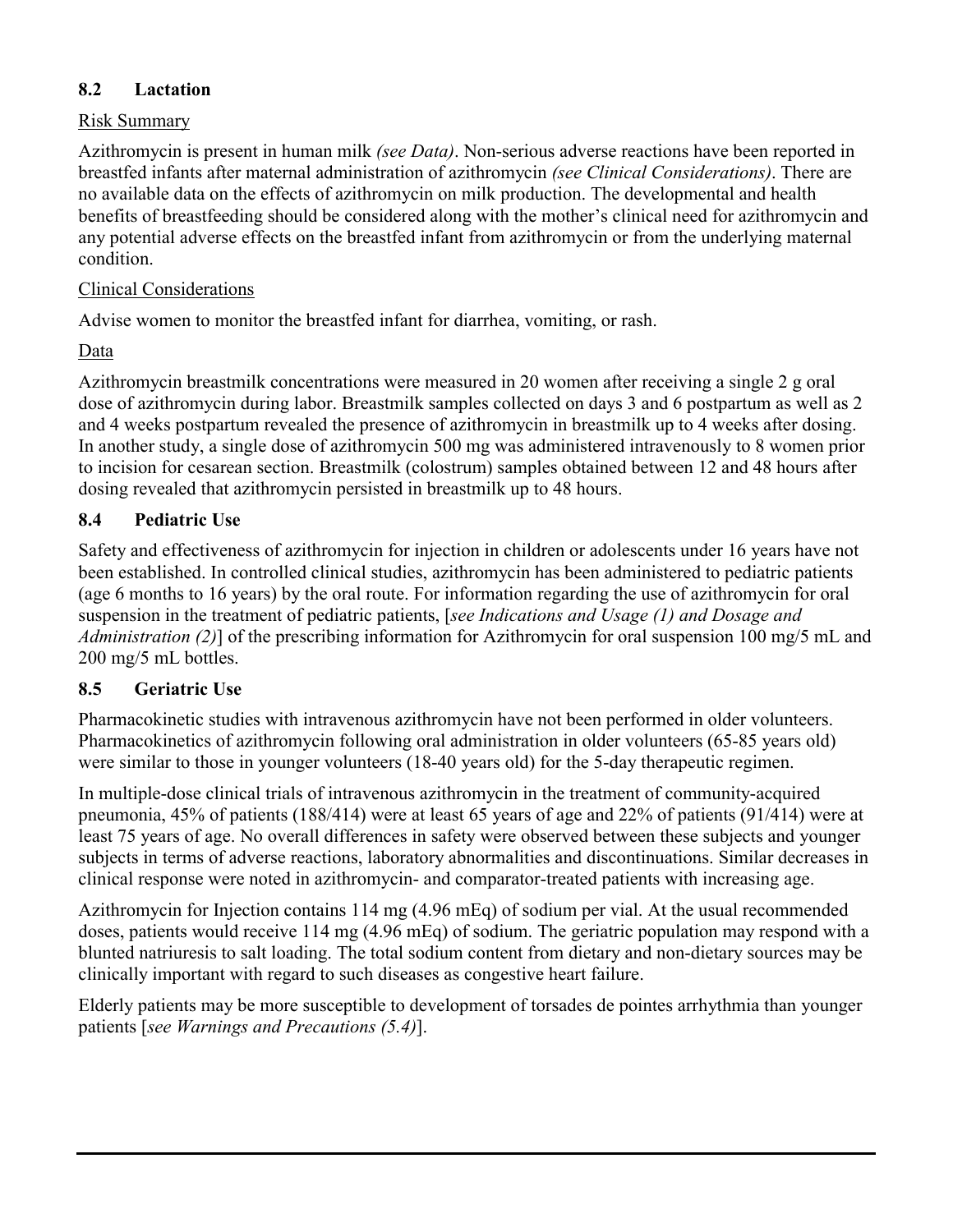## **10 OVERDOSAGE**

Adverse reactions experienced in higher than recommended doses were similar to those seen at normal doses particularly nausea, diarrhea and vomiting. In the event of overdosage, general symptomatic and supportive measures are indicated as required.

# **11 DESCRIPTION**

Azithromycin for Injection, USP contains the active ingredient azithromycin, an azalide, a subclass of macrolide antibiotics, for intravenous injection. Azithromycin has the chemical name (*2R,3S,4R,5R,8R,10R,11R,12S,13S,14R*)-13-[(2,6-dideoxy-3-*C*-methyl-3-*O*-methyl-α-*L-ribo*hexopyranosyl)oxy]-2-ethyl-3,4,10-trihydroxy-3,5,6,8,10,12,14-hepta-methyl-11-[[3,4,6-trideoxy-3- (dimethylamino)-β-*D*-*xylo*-hexopyranosyl]oxy]-1-oxa-6-azacyclopentadecan-15-one. Azithromycin is derived from erythromycin; however, it differs chemically from erythromycin in that a methyl-substituted nitrogen atom is incorporated into the lactone ring. Its molecular formula is  $C_{38}H_{72}N_2O_{12}$ , and its molecular weight is 749. Azithromycin has the following structural formula:



Azithromycin, as the monohydrate, is a white crystalline powder with a molecular formula of  $C_{38}H_{72}N_2O_{12}$  •  $H_2O$  and a molecular weight of 767.

Azithromycin for Injection, USP consists of azithromycin monohydrate and the following inactive ingredients: anhydrous citric acid and sodium hydroxide. Sodium hydroxide is added to adjust the pH. Azithromycin for Injection, USP is supplied as white to off-white lyophilized powder in a single-dose ADD-Vantage® vial for intravenous administration only after reconstitution, according to directions in the *Dosage and Administration* section. Each ADD-Vantage ® vial contains azithromycin monohydrate equivalent to 500 mg azithromycin, 392 mg anhydrous citric acid and sodium hydroxide for pH adjustment.

# **12 CLINICAL PHARMACOLOGY**

# **12.1 Mechanism of Action**

Azithromycin is a macrolide antibacterial drug [*see Microbiology (12.4)*].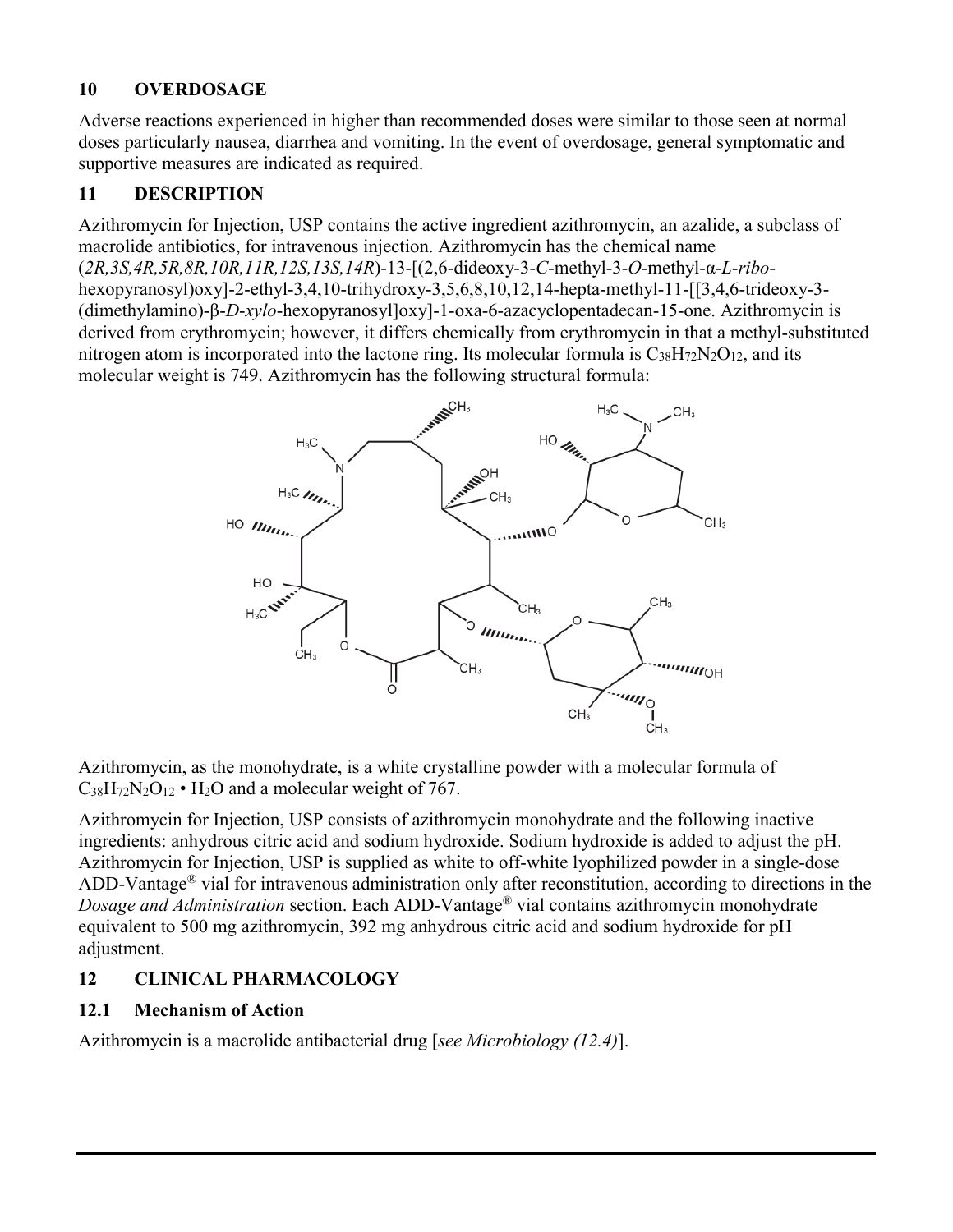# **12.2 Pharmacodynamics**

Based on animal models of infection, the antibacterial activity of azithromycin appears to correlate with the ratio of area under the concentration-time curve to minimum inhibitory concentration (AUC/MIC) for certain pathogens (*S. pneumoniae* and *S. aureus*). The principal pharmacokinetic/pharmacodynamic parameter best associated with clinical and microbiological cure has not been elucidated in clinical trials with azithromycin.

# *Cardiac Electrophysiology*

QTc interval prolongation was studied in a randomized, placebo-controlled parallel trial in 116 healthy subjects who received either chloroquine (1,000 mg) alone or in combination with oral azithromycin (500 mg, 1,000 mg, and 1,500 mg once daily). Co-administration of azithromycin increased the QTc interval in a dose- and concentration- dependent manner. In comparison to chloroquine alone, the maximum mean (95% upper confidence bound) increases in QTcF were 5 (10) ms, 7 (12) ms and 9 (14) ms with the co-administration of 500 mg, 1,000 mg and 1,500 mg azithromycin, respectively.

Since the mean Cmax of azithromycin following a 500 mg IV dose given over 1 hour is higher than the mean Cmax of azithromycin following the administration of a 1,500 mg oral dose, it is possible that QTc may be prolonged to a greater extent with IV azithromycin at close proximity to a one hour infusion of 500 mg.

# **12.3 Pharmacokinetics**

In patients hospitalized with community-acquired pneumonia receiving single daily one-hour intravenous infusions for 2 to 5 days of 500-mg azithromycin at a concentration of 2 mg/mL, the mean  $C_{\text{max}} \pm$  S.D. achieved was  $3.63 \pm 1.60$  mcg/mL, while the 24-hour trough level was  $0.20 \pm 0.15$  mcg/mL and the AUC<sub>24</sub> was  $9.60 \pm 4.80$  mcg·h/mL.

The mean C<sub>max</sub>, 24-hour trough and AUC<sub>24</sub> values were  $1.14 \pm 0.14$  mcg/mL,  $0.18 \pm 0.02$  mcg/mL and  $8.03 \pm 0.86$  mcg· h/mL, respectively, in normal volunteers receiving a 3-hour intravenous infusion of 500 mg azithromycin at a concentration of 1 mg/mL. Similar pharmacokinetic values were obtained in patients hospitalized with community-acquired pneumonia who received the same 3-hour dosage regimen for 2-5 days.

| <b>Infusion</b>                       |            | Time after starting the infusion (hr) |            |            |            |            |            |            |            |
|---------------------------------------|------------|---------------------------------------|------------|------------|------------|------------|------------|------------|------------|
| Concentration,                        |            |                                       |            |            |            |            |            |            |            |
| <b>Duration</b>                       | 0.5        |                                       |            |            |            |            |            | 12         | 24         |
| $2 \text{ mg/mL}$ , 1 hr <sup>a</sup> | 2.98       | 3.63                                  | 0.60       | 0.40       | 0.33       | 0.26       | 0.27       | 0.20       | 0.20       |
|                                       | $\pm 1.12$ | $\pm 1.73$                            | $\pm 0.31$ | $\pm 0.23$ | $\pm 0.16$ | $\pm 0.14$ | $\pm 0.15$ | $\pm 0.12$ | $\pm 0.15$ |
| 1 mg/mL, 3 $hr^b$                     | 0.91       | 1.02                                  | l.14       | 1.13       | 0.32       | 0.28       | 0.27       | 0.22       | 0.18       |
|                                       | $\pm 0.13$ | $\pm 0.11$                            | $\pm 0.13$ | $\pm 0.16$ | $\pm 0.05$ | $\pm 0.04$ | $\pm 0.03$ | $\pm 0.02$ | $\pm 0.02$ |

<sup>a</sup> 500 mg (2 mg/mL) for 2-5 days in community-acquired pneumonia patients.

 $b$  500 mg (1 mg/mL) for 5 days in healthy subjects.

Comparison of the plasma pharmacokinetic parameters following the 1st and 5th daily doses of 500 mg intravenous azithromycin showed only an 8% increase in  $C_{\text{max}}$  but a 61% increase in AUC<sub>24</sub> reflecting a threefold rise in  $C_{24}$  trough levels.

Following single-oral doses of 500 mg azithromycin (two 250 mg capsules) to 12 healthy volunteers, C<sub>max</sub>, trough level and  $AUC_{24}$  were reported to be 0.41 mcg/mL, 0.05 mcg/mL and 2.6 mcg·h/mL, respectively. These oral values are approximately 38%, 83% and 52% of the values observed following a single 500-mg I.V. 3-hour infusion ( $C_{\text{max}}$ : 1.08 mcg/mL, trough: 0.06 mcg/mL and  $\text{AUC}_{24}$ : 5 mcg·h/mL). Thus, plasma concentrations are higher following the intravenous regimen throughout the 24-hour interval.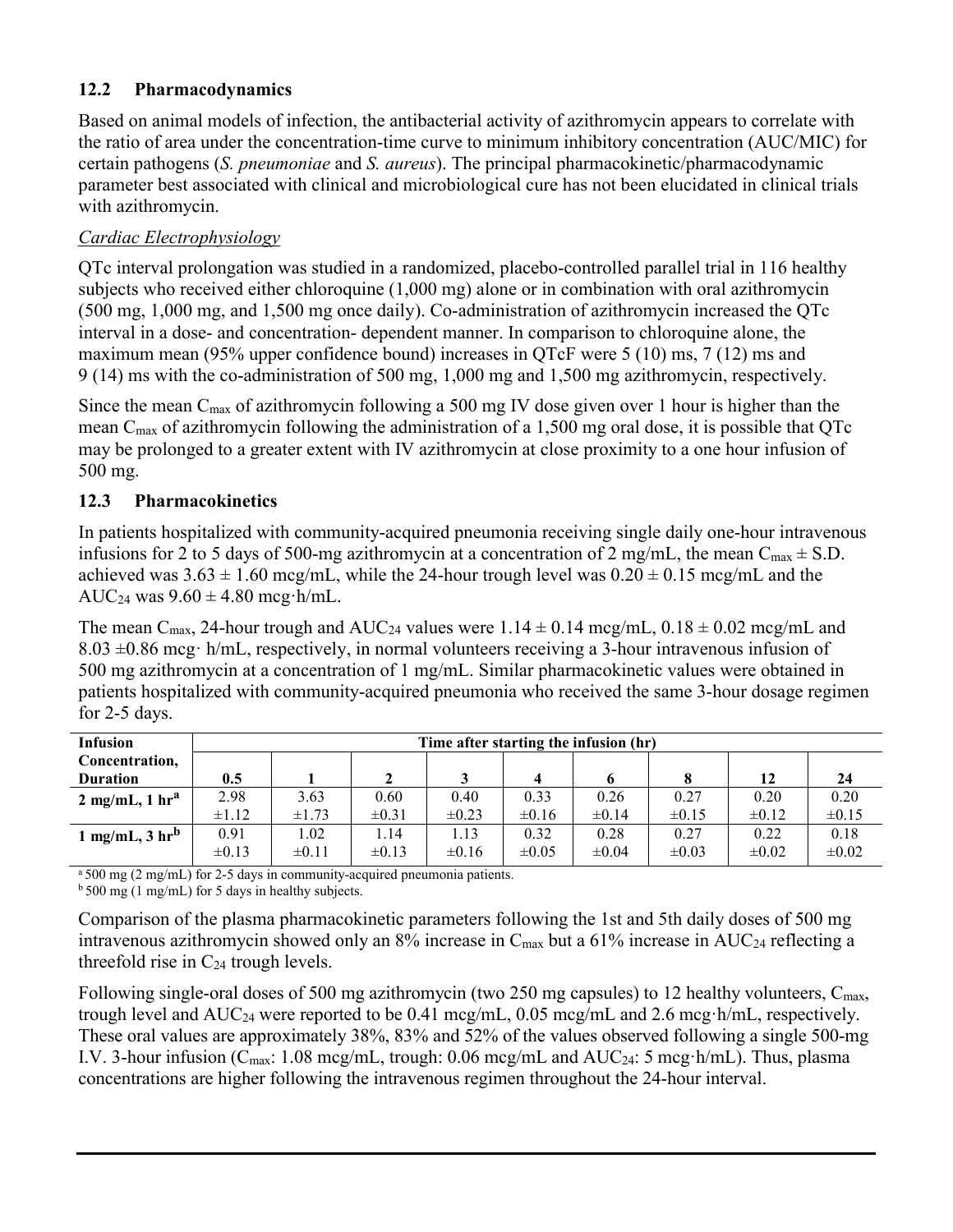## *Distribution*

The serum protein binding of azithromycin is variable in the concentration range approximating human exposure, decreasing from 51% at 0.02 mcg/mL to 7% at 2 mcg/mL.

Tissue concentrations have not been obtained following intravenous infusions of azithromycin, but following oral administration in humans azithromycin has been shown to penetrate into tissues, including skin, lung, tonsil and cervix.

Tissue levels were determined following a single oral dose of 500-mg azithromycin in 7 gynecological patients. Approximately 17 hours after dosing, azithromycin concentrations were 2.7 mcg/g in ovarian tissue, 3.5 mcg/g in uterine tissue and 3.3 mcg/g in salpinx. Following a regimen of 500 mg on the first day followed by 250 mg daily for 4 days, concentrations in the cerebrospinal fluid were less than 0.01 mcg/mL in the presence of non-inflamed meninges.

## *Metabolism*

*In vitro* and *in vivo* studies to assess the metabolism of azithromycin have not been performed.

# *Elimination*

Plasma concentrations of azithromycin following single 500-mg oral and IV doses declined in a polyphasic pattern with a mean apparent plasma clearance of 630 mL/min and terminal elimination half-life of 68 hours. The prolonged terminal half-life is thought to be due to extensive uptake and subsequent release of drug from tissues.

In a multiple-dose study in 12 normal volunteers utilizing a 500-mg (1 mg/mL) one-hour intravenous-dosage regimen for five days, the amount of administered azithromycin dose excreted in urine in 24 hours was about 11% after the 1st dose and 14% after the 5<sup>th</sup> dose. These values are greater than the reported 6% excreted unchanged in urine after oral administration of azithromycin. Biliary excretion is a major route of elimination for unchanged drug, following oral administration.

# *Specific Populations*

# Patients with Renal Impairment

Azithromycin pharmacokinetics were investigated in 42 adults (21 to 85 years of age) with varying degrees of renal impairment. Following the oral administration of a single 1,000-mg dose of azithromycin, mean  $C_{\text{max}}$  and  $AUC_{0-120}$  increased by 5.1% and 4.2%, respectively in subjects with mild to moderate renal impairment (GFR 10 to 80 mL/min) compared to subjects with normal renal function (GFR >80 mL/min). The mean  $C_{\text{max}}$  and  $AUC_{0-120}$  increased 61% and 35%, respectively in subjects with severe renal impairment (GFR <10 mL/min) compared to subjects with normal renal function (GFR >80 mL/min).

# Patients with Hepatic Impairment

The pharmacokinetics of azithromycin in subjects with hepatic impairment has not been established.

# Male and Female Patients

There are no significant differences in the disposition of azithromycin between male and female subjects. No dosage adjustment is recommended based on gender.

## Geriatric Patients

Pharmacokinetic studies with intravenous azithromycin have not been performed in older volunteers. Pharmacokinetics of azithromycin following oral administration in older volunteers (65-85 years old)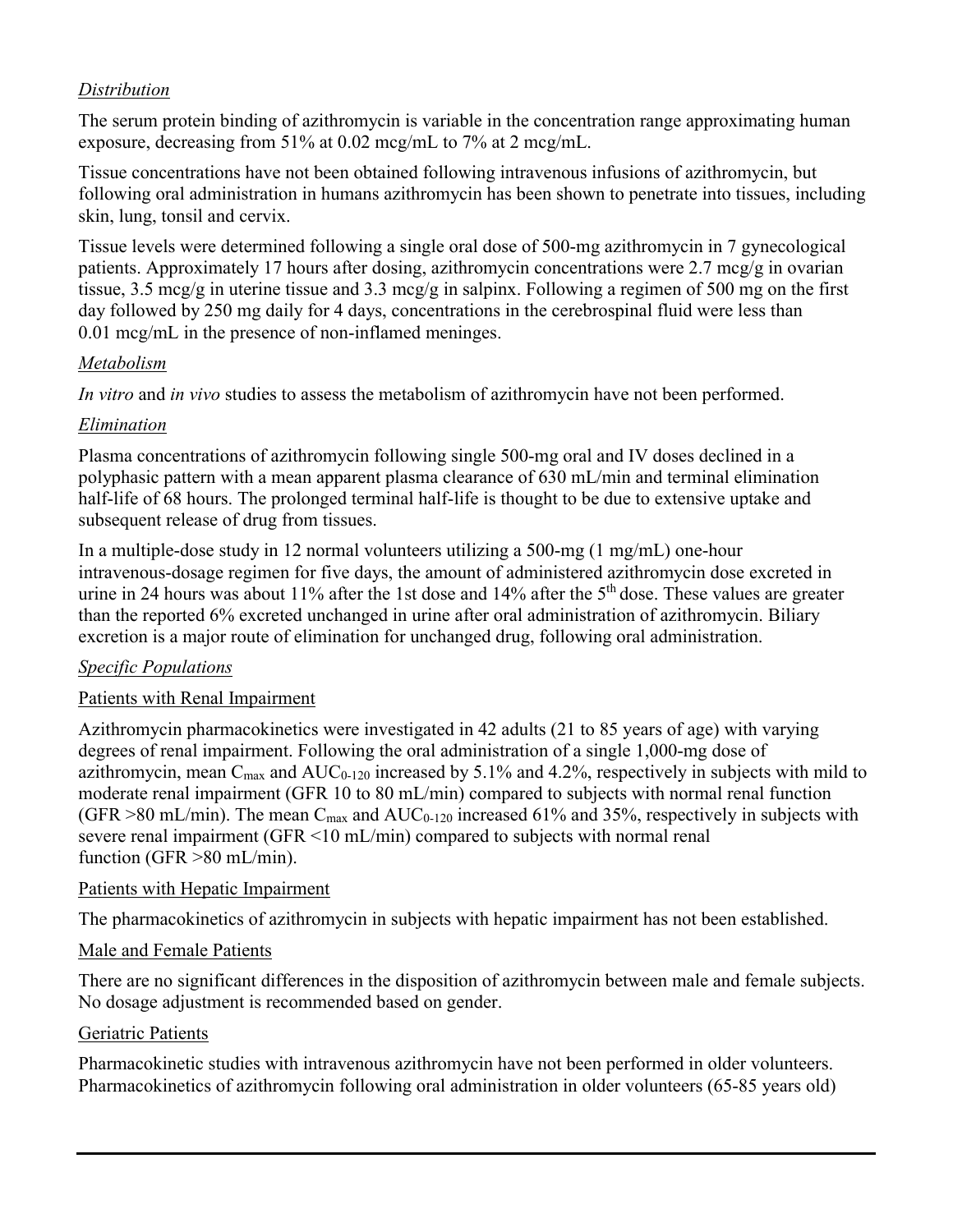were similar to those in younger volunteers (18-40 years old) for the 5-day therapeutic regimen [*see Geriatric Use (8.5)*].

## Pediatric Patients

Pharmacokinetic studies with intravenous azithromycin have not been performed in children.

## *Drug Interaction Studies*

Drug interaction studies were performed with oral azithromycin and other drugs likely to be co-administered. The effects of co-administration of azithromycin on the pharmacokinetics of other drugs are shown in Table 1 and the effects of other drugs on the pharmacokinetics of azithromycin are shown in Table 2.

Co-administration of azithromycin at therapeutic doses had a modest effect on the pharmacokinetics of the drugs listed in Table 1. No dosage adjustment of drugs listed in Table 1 is recommended when co-administered with azithromycin.

Co-administration of azithromycin with efavirenz or fluconazole had a modest effect on the pharmacokinetics of azithromycin. Nelfinavir significantly increased the Cmax and AUC of azithromycin. No dosage adjustment of azithromycin is recommended when administered with drugs listed in Table 2 [*see Drug Interactions (7.3)*]*.*

| Co-administered | Dose of<br>Co-administered                                       | 1 I CSCHCC OI <i>TYLI</i> III OIII                         |                | Ratio (with/without azithromycin) of<br><b>Co-administered Drug Pharmacokinetic</b><br>Parameters (90% CI); No Effect = $1$ |                                   |
|-----------------|------------------------------------------------------------------|------------------------------------------------------------|----------------|-----------------------------------------------------------------------------------------------------------------------------|-----------------------------------|
| Drug            | Drug                                                             | Dose of Azithromycin                                       | $\mathbf n$    | <b>Mean Cmax</b>                                                                                                            | Mean AUC                          |
| Atorvastatin    | 10 mg/day for 8 days                                             | 500 mg/day orally on<br>days 6-8                           | 12             | 0.83<br>$(0.63 \text{ to } 1.08)$                                                                                           | 1.01<br>$(0.81 \text{ to } 1.25)$ |
| Carbamazepine   | 200 mg/day for 2 days,<br>then 200 mg twice a<br>day for 18 days | 500 mg/day orally for<br>days 16-18                        | $\overline{7}$ | 0.97<br>$(0.88 \text{ to } 1.06)$                                                                                           | 0.96<br>$(0.88 \text{ to } 1.06)$ |
| Cetirizine      | 20 mg/day for 11 days                                            | 500 mg orally on day 7,<br>then 250 mg/day on<br>days 8-11 | 14             | 1.03<br>$(0.93 \text{ to } 1.14)$                                                                                           | 1.02<br>$(0.92 \text{ to } 1.13)$ |
| Didanosine      | 200 mg orally twice a<br>day for 21 days                         | 1,200 mg/day orally on<br>days $8-21$                      | 6              | 1.44<br>$(0.85 \text{ to } 2.43)$                                                                                           | 1.14<br>$(0.83 \text{ to } 1.57)$ |
| Efavirenz       | 400 mg/day for 7 days                                            | 600 mg orally on day 7                                     | 14             | $1.04*$                                                                                                                     | $0.95*$                           |
| Fluconazole     | 200 mg orally single<br>dose                                     | 1,200 mg orally single<br>dose                             | 18             | 1.04<br>$(0.98 \text{ to } 1.11)$                                                                                           | 1.01<br>$(0.97 \text{ to } 1.05)$ |
| Indinavir       | 800 mg three times a<br>day for 5 days                           | 1,200 mg orally on day 5                                   | 18             | 0.96<br>$(0.86 \text{ to } 1.08)$                                                                                           | 0.9<br>$(0.81 \text{ to } 1)$     |
| Midazolam       | 15 mg orally on day 3                                            | 500 mg/day orally for<br>3 days                            | 12             | 1.27<br>$(0.89 \text{ to } 1.81)$                                                                                           | 1.26<br>$(1.01 \text{ to } 1.56)$ |
| Nelfinavir      | 750 mg three times a<br>day for 11 days                          | 1,200 mg orally on day 9                                   | 14             | 0.9<br>$(0.81 \text{ to } 1.01)$                                                                                            | 0.85<br>$(0.78 \text{ to } 0.93)$ |
| Sildenafil      | 100 mg on days 1 and<br>4                                        | 500 mg/day orally for<br>3 days                            | 12             | 1.16<br>$(0.86 \text{ to } 1.57)$                                                                                           | 0.92<br>$(0.75 \text{ to } 1.12)$ |
| Theophylline    | 4 mg/kg IV on days<br>1, 11, 25                                  | 500 mg orally on day 7,<br>250 mg/day on days 8-11         | 10             | 1.19<br>$(1.02 \text{ to } 1.4)$                                                                                            | 1.02<br>$(0.86 \text{ to } 1.22)$ |
| Theophylline    | 300 mg orally twice a<br>day for 15 days                         | 500 mg orally on day 6,<br>then 250 mg/day on<br>days 7-10 | 8              | 1.09<br>$(0.92 \text{ to } 1.29)$                                                                                           | 1.08<br>$(0.89 \text{ to } 1.31)$ |
| Triazolam       | $0.125$ mg on day 2                                              | 500 mg orally on day 1,<br>then 250 mg/day on day 2        | 12             | $1.06*$                                                                                                                     | $1.02*$                           |

## **Table 1. Drug Interactions: Pharmacokinetic Parameters for Co-administered Drugs in the Presence of Azithromycin**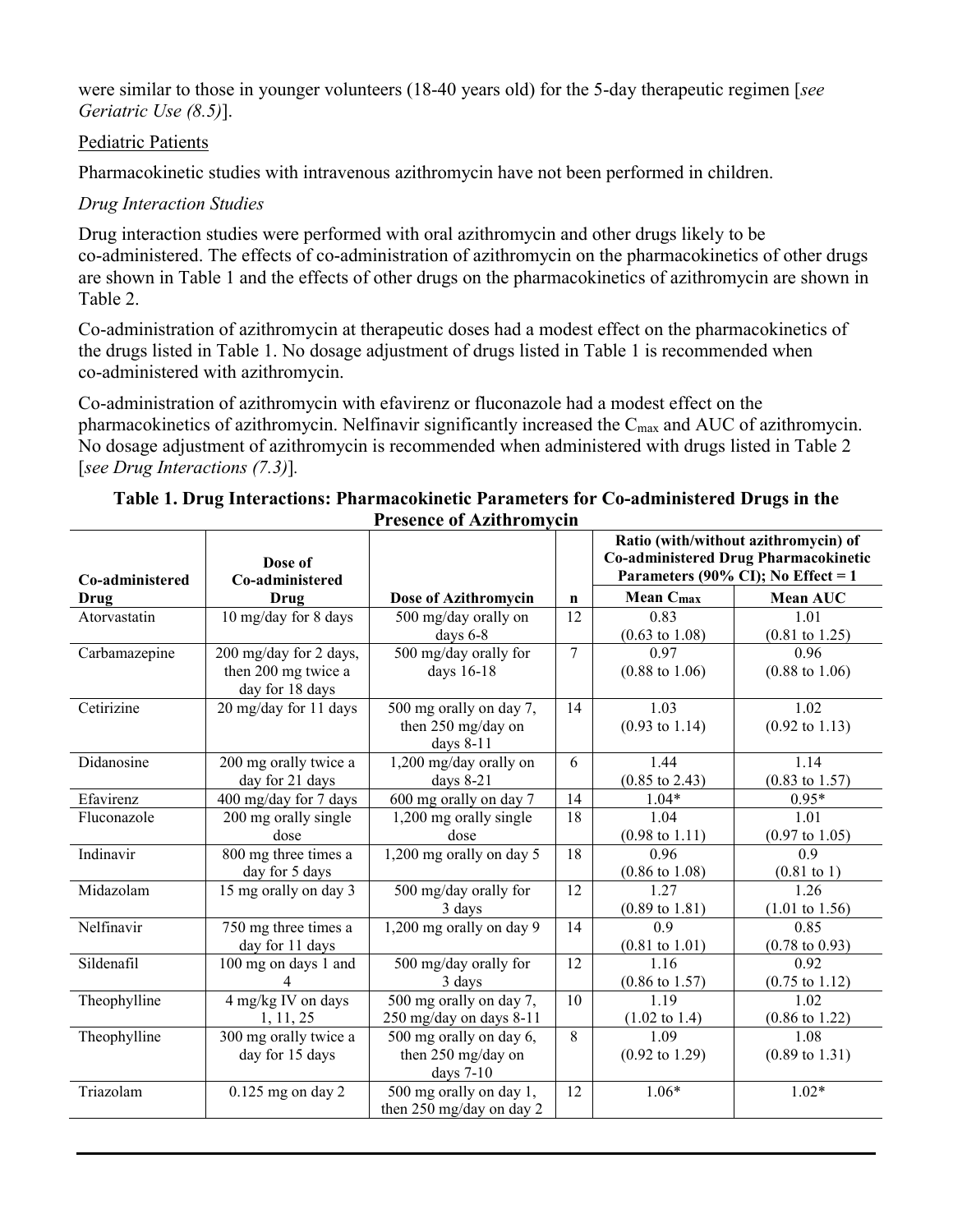| Co-administered  | Dose of<br>Co-administered |                          |    | Ratio (with/without azithromycin) of<br>Co-administered Drug Pharmacokinetic<br>Parameters (90% CI); No Effect = $1$ |                            |  |
|------------------|----------------------------|--------------------------|----|----------------------------------------------------------------------------------------------------------------------|----------------------------|--|
| Drug             | Drug                       | Dose of Azithromycin     | n  | <b>Mean Cmax</b>                                                                                                     | <b>Mean AUC</b>            |  |
| Trimethoprim/    | 160 mg/800 mg/day          | 1,200 mg orally on day 7 | 12 | 0.85                                                                                                                 | 0.87                       |  |
| Sulfamethoxazole | orally for 7 days          |                          |    | $(0.75 \text{ to } 0.97)$ /                                                                                          | $(0.8 \text{ to } 0.95)$ / |  |
|                  |                            |                          |    | 0.9                                                                                                                  | 0.96                       |  |
|                  |                            |                          |    | $(0.78 \text{ to } 1.03)$                                                                                            | $(0.88 \text{ to } 1.03)$  |  |
| Zidovudine       | 500 mg/day orally for      | $600$ mg/day orally for  | 5  | 1.12                                                                                                                 | 0.94                       |  |
|                  | 21 days                    | 14 days                  |    | $(0.42 \text{ to } 3.02)$                                                                                            | $(0.52 \text{ to } 1.7)$   |  |
| Zidovudine       | 500 mg/day orally for      | 1,200 mg/day orally for  | 4  | 1.31                                                                                                                 | 1.3                        |  |
|                  | 21 days                    | 14 days                  |    | $(0.43 \text{ to } 3.97)$                                                                                            | $(0.69 \text{ to } 2.43)$  |  |

- 90% Confidence interval not reported

### **Table 2. Drug Interactions: Pharmacokinetic Parameters for Azithromycin in the Presence of Co-administered Drugs** [*see Drug Interactions (7.3)*]*.*

| Co-administered | Dose of                                 |                             |    | Ratio (with/without co-administered<br>drug) of Azithromycin Pharmacokinetic<br>Parameters (90% CI); No Effect = $1$ |                                   |
|-----------------|-----------------------------------------|-----------------------------|----|----------------------------------------------------------------------------------------------------------------------|-----------------------------------|
| Drug            | <b>Co-administered Drug</b>             | Dose of Azithromycin        | n  | Mean $C_{\text{max}}$                                                                                                | <b>Mean AUC</b>                   |
| Efavirenz       | $400 \text{ mg/day}$ for 7 days         | 600 mg orally on day 7      | 14 | 1.22<br>$(1.04 \text{ to } 1.42)$                                                                                    | $0.92*$                           |
| Fluconazole     | 200 mg orally single<br>dose            | 1,200 mg orally single dose | 18 | 0.82<br>$(0.66 \text{ to } 1.02)$                                                                                    | 1.07<br>$(0.94 \text{ to } 1.22)$ |
| Nelfinavir      | 750 mg three times a<br>day for 11 days | 1,200 mg orally on day 9    | 14 | 2.36<br>$(1.77 \text{ to } 3.15)$                                                                                    | 2.12<br>$(1.80 \text{ to } 2.5)$  |

- 90% Confidence interval not reported

## **12.4 Microbiology**

### *Mechanism of Action*

Azithromycin acts by binding to the 23S rRNA of the 50S ribosomal subunit of susceptible microorganisms inhibiting bacterial protein synthesis and impeding the assembly of the 50S ribosomal subunit.

### *Resistance*

Azithromycin demonstrates cross-resistance with erythromycin. The most frequently encountered mechanism of resistance to azithromycin is modification of the 23S rRNA target, most often by methylation. Ribosomal modifications can determine cross resistance to other macrolides, lincosamides and streptogramin B (MLS<sub>B</sub> phenotype).

### *Antimicrobial Activity*

Azithromycin has been shown to be active against the following microorganisms, both *in vitro* and in clinical infections. [*see Indications and Usage (1)*]

## **Gram-positive Bacteria**

*Staphylococcus aureus Streptococcus pneumoniae*

## **Gram-negative Bacteria**

*Haemophilus influenzae Moraxella catarrhalis Neisseria gonorrhoeae Legionella pneumophila* 

## **Other Bacteria**

*Chlamydophila pneumoniae*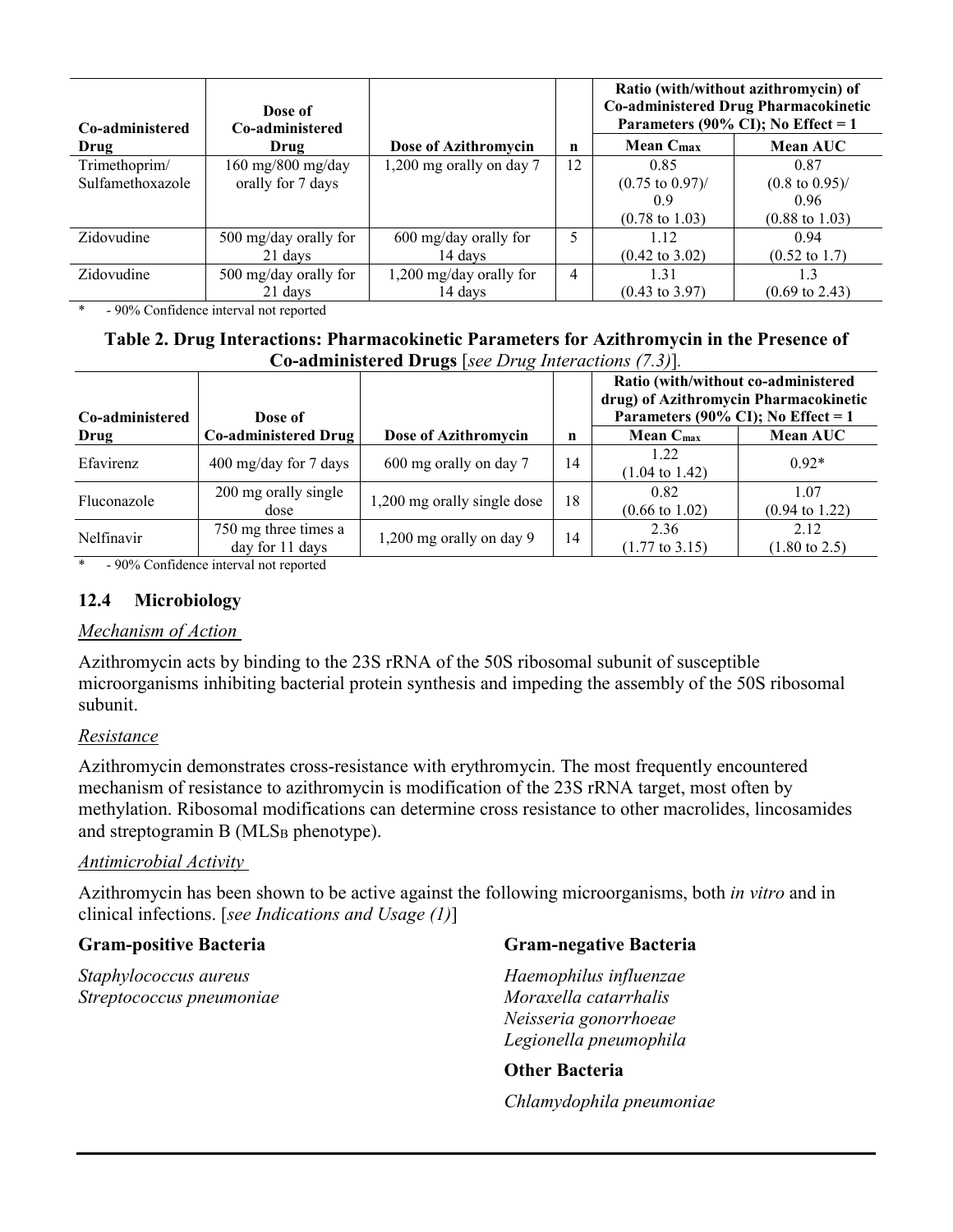## *Chlamydia trachomatis Mycoplasma hominis*

*Mycoplasma pneumoniae* 

The following *in vitro* data are available, but their clinical significance is unknown. At least 90 percent of the following bacteria exhibit an *in vitro* minimum inhibitory concentration (MIC) less than or equal to the susceptible breakpoint for azithromycin against isolates of similar genus or organism group. However, the efficacy of azithromycin in treating clinical infections caused by these bacteria has not been established in adequate and well-controlled clinical trials.

| <b>Aerobic Gram-Positive Bacteria</b>                               | <b>Anaerobic Bacteria</b>                             |
|---------------------------------------------------------------------|-------------------------------------------------------|
| <i>Streptococci</i> (Groups C, F, G)<br>Viridans group streptococci | <i>Peptostreptococcus</i> species<br>Prevotella bivia |
| <b>Gram-Negative Bacteria</b>                                       | <b>Other Bacteria</b>                                 |
| Bordetella pertussis                                                | Ureaplasma urealyticum                                |
|                                                                     |                                                       |

## *Susceptibility Testing*

For specific information regarding susceptibility test interpretive criteria and associated test methods and quality control standards recognized by FDA for this drug, please see: [https://www.fda.gov/STIC.](https://www.fda.gov/STIC)

## **13 NONCLINICAL TOXICOLOGY**

## **13.1 Carcinogenesis, Mutagenesis, Impairment of Fertility**

Long-term studies in animals have not been performed to evaluate carcinogenic potential. Azithromycin has shown no mutagenic potential in standard laboratory tests: mouse lymphoma assay, human lymphocyte clastogenic assay, and mouse bone marrow clastogenic assay. In fertility studies conducted in male and female rats, oral administration of azithromycin for 64 to 66 days (males) or 15 days (females) prior to and during cohabitation resulted in decreased pregnancy rate at 20 and 30 mg/kg/day when both males and females were treated with azithromycin. This minimal effect on pregnancy rate (approximately 12% reduction compared to concurrent controls) did not become more pronounced when the dose was increased from 20 to 30 mg/kg/day (approximately 0.4 to 0.6 times the adult daily dose of 500 mg based on body surface area) and it was not observed when only one animal in the mated pair was treated. There were no effects on any other reproductive parameters and there were no effects on fertility at 10 mg/kg/day. The relevance of these findings to patients being treated with azithromycin at the doses and durations recommended in the prescribing information is uncertain.

# **13.2 Animal Toxicology and/or Pharmacology**

Phospholipidosis (intracellular phospholipid accumulation) has been observed in some tissues of mice, rats and dogs given multiple oral doses of azithromycin. It has been demonstrated in numerous organ systems (e.g., eye, dorsal root ganglia, liver, gallbladder, kidney, spleen and/or pancreas) in dogs and rats treated with azithromycin at doses which, expressed on the basis of body surface area, are similar to or less than the highest recommended adult human dose. This effect has been shown to be reversible after cessation of azithromycin treatment. Based on the pharmacokinetic data, phospholipidosis has been seen in the rat (50 mg/kg/day dose) at the observed maximal plasma concentration of 1.3 mcg/mL (1.6 times the observed  $C_{\text{max}}$  of 0.821 mcg/mL at the adult dose of 2 g.) Similarly, it has been shown in the dog (10 mg/kg/day dose) at the observed maximal serum concentration of 1 mcg/mL (1.2 times the observed  $C_{\text{max}}$  of 0.821 mcg/mL at the adult dose of 2 g).

Phospholipidosis was also observed in neonatal rats dosed for 18 days at 30 mg/kg/day, which is less than the pediatric dose of 60 mg/kg based on body surface area. It was not observed in neonatal rats treated for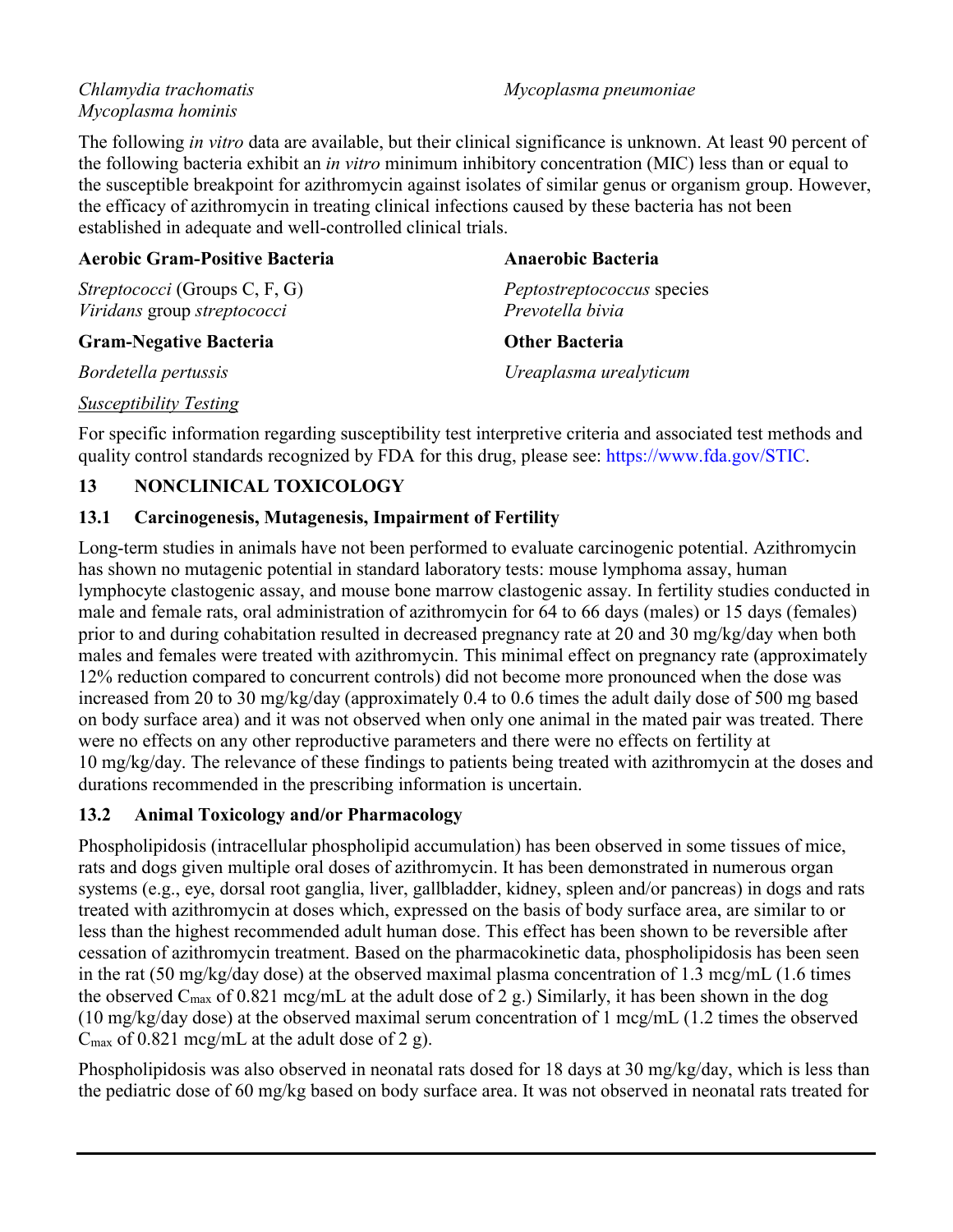10 days at 40 mg/kg/day with mean maximal serum concentrations of 1.86 mcg/mL, approximately 1.5 times the C<sub>max</sub> of 1.27 mcg/mL at the pediatric dose. Phospholipidosis has been observed in neonatal dogs (10 mg/kg/day) at maximum mean whole blood concentrations of 3.54 mcg/mL, approximately 3 times the pediatric dose  $C_{\text{max}}$ . The significance of the findings for animals and for humans is unknown.

# **14 CLINICAL STUDIES**

## **14.1 Community-Acquired Pneumonia**

In a controlled trial of community-acquired pneumonia performed in the U.S., azithromycin (500 mg as a single daily dose by the intravenous route for 2 to 5 days, followed by 500 mg/day by the oral route to complete 7 to 10 days therapy) was compared to cefuroxime (2,250 mg/day in three divided doses by the intravenous route for 2 to 5 days followed by 1,000 mg/day in two divided doses by the oral route to complete 7 to 10 days therapy), with or without erythromycin. For the 291 patients who were evaluable for clinical efficacy, the clinical outcome rates, i.e., cure, improved, and success (cure + improved) among the 277 patients seen at 10 to 14 days post-therapy were as follows:

| <b>Clinical Outcome</b>     | <b>Azithromycin</b> | Comparator |
|-----------------------------|---------------------|------------|
| Cure                        | 46%                 | 44%        |
| Improved                    | 32%                 | 30%        |
| Success (Cure $+$ Improved) | 78%                 | 74%        |

In a separate, uncontrolled clinical and microbiological trial performed in the U.S., 94 patients with community-acquired pneumonia who received azithromycin in the same regimen were evaluable for clinical efficacy. The clinical outcome rates, i.e., cure, improved and success (cure + improved) among the 84 patients seen at 10 to 14 days post-therapy were as follows:

| <b>Clinical Outcome</b>     | Azithromycin |
|-----------------------------|--------------|
| Cure                        | 60%          |
| Improved                    | 29%          |
| Success (Cure $+$ Improved) | 89%          |

Microbiological determinations in both trials were made at the pre-treatment visit and, where applicable, were reassessed at later visits. Serological testing was done on baseline and final visit specimens. The following combined presumptive bacteriological eradication rates were obtained from the evaluable groups:

Combined Bacteriological Eradication Rates for Azithromycin:

| (at last completed visit) | Azithromycin |            |
|---------------------------|--------------|------------|
| S. pneumoniae             | 64/67        | $(96\%)^a$ |
| H. influenzae             | 41/43        | (95%)      |
| M. catarrhalis            | 9/10         | $(90\%)$   |
| S. aureus                 | 9/10         | $(90\%)$   |

<sup>a</sup> Nineteen of twenty-four patients (79%) with positive blood cultures for *S. pneumoniae* were cured (intent-to-treat analysis) with eradication of the pathogen.

The presumed bacteriological outcomes at 10 to 14 days post-therapy for patients treated with azithromycin with evidence (serology and/or culture) of atypical pathogens for both trials were as follows:

| <b>Evidence of Infection</b> | `otal | 'ure | Improved | $C$ ure + Improved |
|------------------------------|-------|------|----------|--------------------|
|                              |       |      |          |                    |